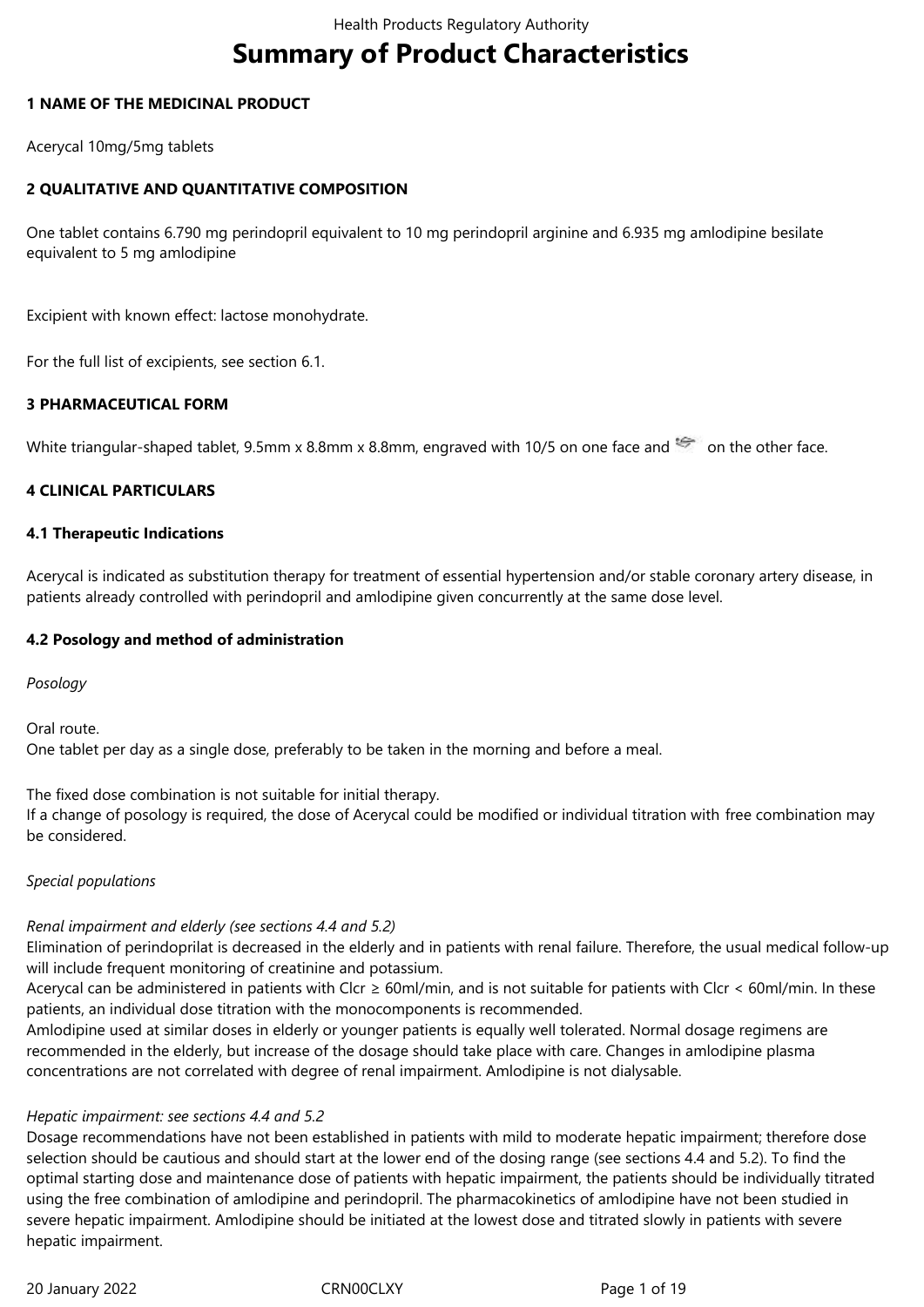# *Paediatric population*

Acerycal should not be used in children and adolescents as the efficacy and tolerability of perindopril and amlodipine, in combination, have not been established in children and adolescents.

# **4.3 Contraindications**

*Linked to perindopril:*

- Hypersensitivity to the active substance or to any other ACE inhibitor,
- History of angioedema associated with previous ACE inhibitor therapy,
- Hereditary or idiopathic angioedema,
- Second and third trimesters of pregnancy (see sections 4.4 and 4.6),
- Concomitant use of Acerycal with aliskiren-containing products in patients with diabetes mellitus or renal impairment (GFR  $\lt$  60 ml/min/1.73 m<sup>2</sup>) (see sections 4.5 and 5.1).
- Concomitant use with sacubitril/valsartan therapy. Acerycal must not be initiated earlier than 36 hours after the last dose of sacubitril/valsartan (see sections 4.4 and 4.5).
- Extracorporeal treatments leading to contact of blood with negatively charged surfaces (see section 4.5),
- Significant bilateral renal artery stenosis or stenosis of the artery to a single functioning kidney (see section 4.4).

# *Linked to amlodipine:*

- Severe hypotension,
- Hypersensitivity to the active substance or to dihydropyridines derivatives,
- Shock, including cardiogenic shock,
- Obstruction of the outflow-tract of the left ventricle (e.g. high grade aortic stenosis),
- Haemodynamically unstable heart failure after acute myocardial infarction.

# *Linked to Acerycal:*

All contraindications related to each monocomponent, as listed above, should apply also to the fixed combination of Acerycal.

Hypersensitivity to any of the excipients listed in section 6.1.

# **4.4 Special warnings and precautions for use**

All warnings related to each monocomponent, as listed below, should apply also to the fixed combination of Acerycal.

#### *Linked to perindopril*

# *Special warnings*

# *Hypersensitivity/Angioedema:*

Angioedema of the face, extremities, lips, mucous membranes, tongue, glottis and/or larynx has been reported rarely in patients treated with ACE inhibitors, including perindopril (see section 4.8). This may occur at any time during therapy*.* In such cases, Acerycal should promptly be discontinued and appropriate monitoring should be initiated and continued until complete resolution of symptoms has occurred. In those instances where swelling was confined to the face and lips the condition generally resolved without treatment, although antihistamines have been useful in relieving symptoms.

Angioedema associated with laryngeal oedema may be fatal. Where there is involvement of the tongue, glottis or larynx, likely to cause airway obstruction, emergency therapy should be administered promptly. This may include the administration of adrenaline and/or the maintenance of a patent airway. The patient should be under close medical supervision until complete and sustained resolution of symptoms has occurred.

Patients with a history of angioedema unrelated to ACE inhibitor therapy may be at increased risk of angioedema while receiving an ACE inhibitor (see section 4.3).

Intestinal angioedema has been reported rarely in patients treated with ACE inhibitors. These patients presented with abdominal pain (with or without nausea or vomiting); in some cases there was no prior facial angioedema and C-1 esterase levels were normal. The angioedema was diagnosed by procedures including abdominal CT scan, or ultrasound or at surgery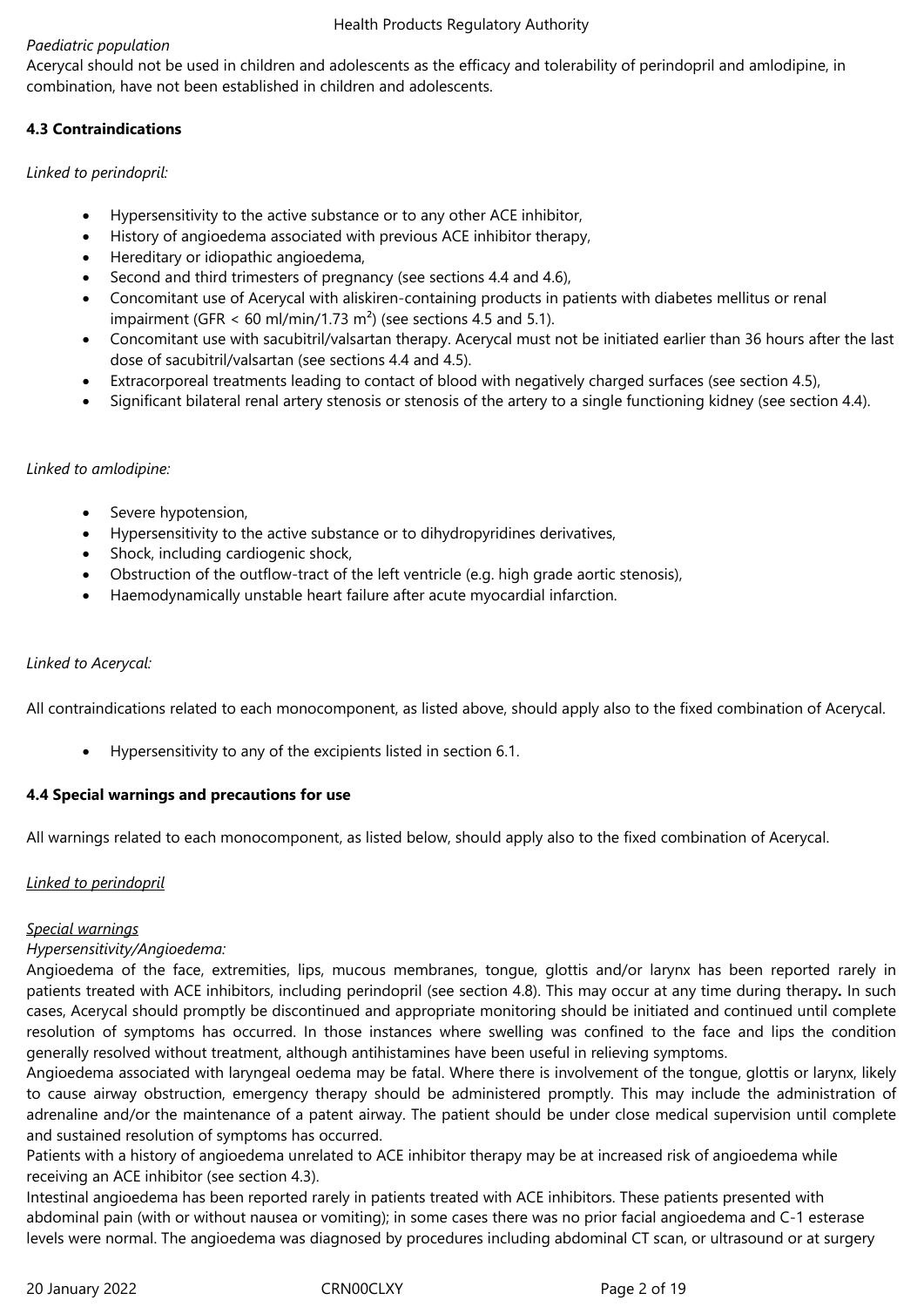and symptoms resolved after stopping the ACE inhibitor. Intestinal angioedema should be included in the differential diagnosis of patients on ACE inhibitors presenting with abdominal pain (see section 4.8).

The combination of perindopril with sacubitril/valsartan is contraindicated due to the increased risk of angioedema (see section 4.3). Sacubitril/valsartan must not be initiated until 36 hours after taking the last dose of perindopril therapy. If treatment with sacubitril/valsartan is stopped, perindopril therapy must not be initiated until 36 hours after the last dose of sacubitril/valsartan (see sections 4.3 and 4.5). Concomitant use of ACE inhibitors with NEP inhibitors (e.g. racecadotril), mTOR inhibitors (e.g. sirolimus, everolimus, temsirolimus) and gliptins (e.g. linagliptin, saxagliptin, sitagliptin, vildagliptin) may lead to an increased risk of angioedema (e.g. swelling of the airways or tongue, with or without respiratory impairment) (see section 4.5). Caution should be used when starting racecadotril, mTOR inhibitors (e.g. sirolimus, everolimus, temsirolimus) and gliptins (e.g. linagliptin, saxagliptin, sitagliptin, vildagliptin) in a patient already taking an ACE inhibitor.

#### *Anaphylactoid reactions during low-density lipoproteins (LDL) apheresis:*

Rarely, patients receiving ACE inhibitors during low-density lipoprotein (LDL) apheresis with dextran sulphate have experienced life-threatening anaphylactoid reactions. These reactions were avoided by temporarily withholding ACE inhibitor therapy prior to each apheresis.

# *Anaphylactoid reactions during desensitisation:*

Patients receiving ACE inhibitors during desensitisation treatment (e.g. hymenoptera venom) have experienced anaphylactoid reactions.In the same patients, these reactions have beenavoided when the ACE inhibitor*s* were temporarily withheld, but they reappeared upon inadvertent rechallenge.

# *Neutropenia/Agranulocytosis/Thrombocytopenia/Anaemia:*

Neutropenia/agranulocytosis, thrombocytopenia and anaemia have been reported in patients receiving ACE inhibitors. In patients with normal renal function and no other complicating factors, neutropenia occurs rarely. Perindopril should be used with extreme caution in patients with collagen vascular disease, immunosuppressant therapy, treatment with allopurinol or procainamide, or a combination of these complicating factors, especially if there is pre-existing impaired renal function. Some of these patients developed serious infections, which in a few instances did not respond to intensive antibiotic therapy. If perindopril is used in such patients, periodic monitoring of white blood cell counts is advised and patients should be instructed to report any sign of infection (e.g. sore throat, fever).

#### *Renovascular hypertension:*

There is an increased risk of hypotension and renal insufficiency when patient with bilateral renal artery stenosis or stenosis of the artery to a single functioning kidney are treated with ACE inhibitors (see section 4.3). Treatment with diuretics may be a contributory factor. Loss of renal function may occur with only minor changes in serum creatinine even in patients with unilateral renal artery stenosis.

#### *Dual blockade of the renin-angiotensin-aldosterone system (RAAS):*

There is evidence that the concomitant use of ACE-inhibitors, angiotensin II receptor blockers or aliskiren increases the risk of hypotension, hyperkalaemia and decreased renal function (including acute renal failure). Dual blockade of RAAS through the combined use of ACE-inhibitors, angiotensin II receptor blockers or aliskiren is therefore not recommended (see sections 4.5 and 5.1).

If dual blockade therapy is considered absolutely necessary, this should only occur under specialist supervision and subject to frequent close monitoring of renal function, electrolytes and blood pressure.

ACE-inhibitors and angiotensin II receptor blockers should not be used concomitantly in patients with diabetic nephropathy.

#### *Primary aldosteronism:*

Patients with primary hyperaldosteronism generally will not respond to anti-hypertensive drugs acting through inhibition of the renin-angiotensin system. Therefore, the use of this product is not recommended.

#### *Pregnancy:*

ACE inhibitors should not be initiated during pregnancy. Unless continued ACE inhibitors is considered essential, patients planning pregnancy should be changed to alternative antihypertensive treatments which have an established safety profile for use in pregnancy. When pregnancy is diagnosed, treatment with ACE inhibitors should be stopped immediately, and, if appropriate, alternative therapy should be started (see sections 4.3 and 4.6).

#### *Precautions for use*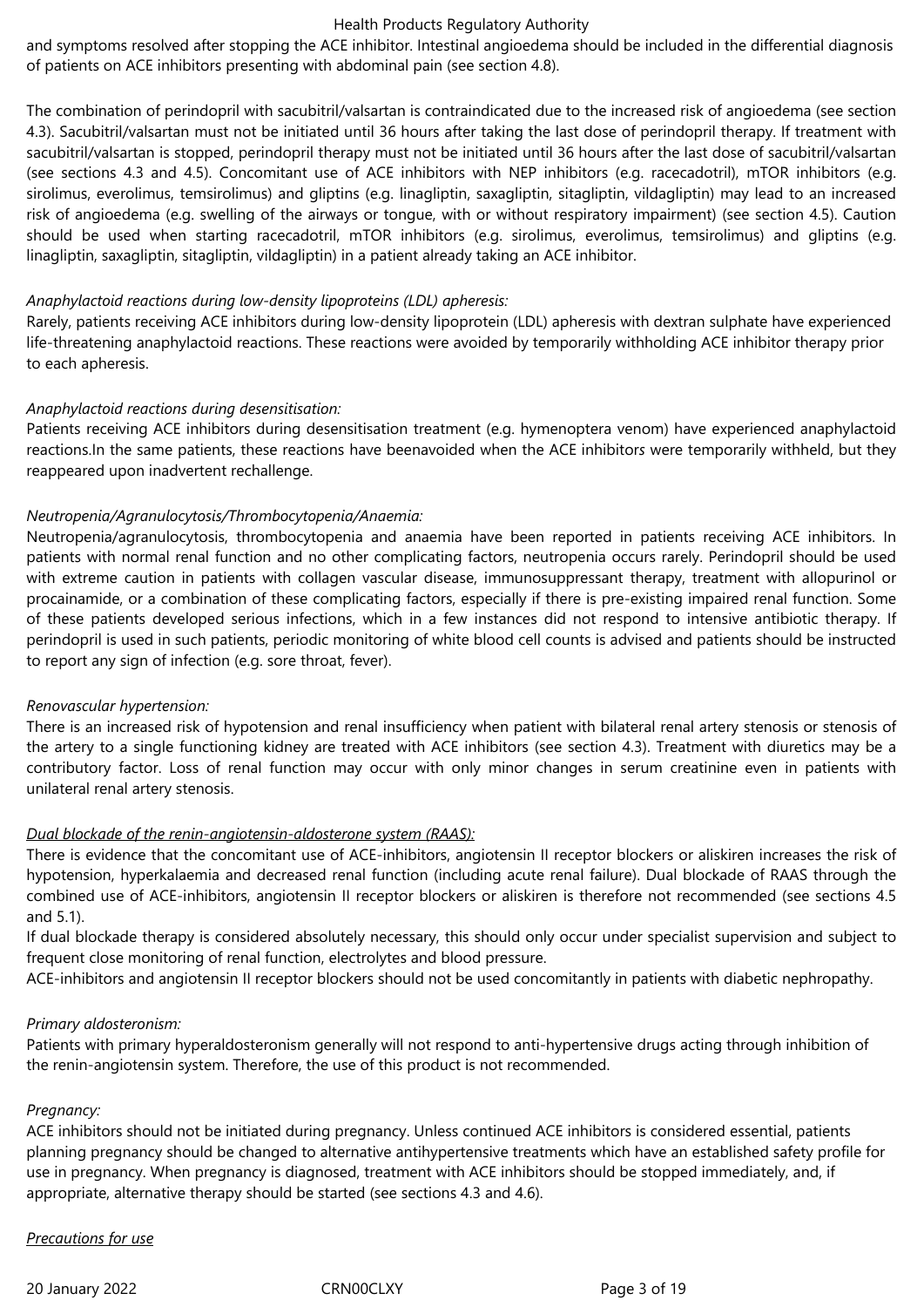#### *Hypotension:*

ACE inhibitors may cause a fall in blood pressure. Symptomatic hypotension is seen rarely in uncomplicated hypertensive patients and is more likely to occur in patients who have been volume-depleted e.g. by diuretic therapy, dietary salt restriction, dialysis, diarrhoea or vomiting, or who have severe renin-dependent hypertension (see sections 4.5 and 4.8). In patients at high risk of symptomatic hypotension, blood pressure, renal function and serum potassium should be monitored closely during treatment with Acerycal.

Similar considerations apply to patients with ischaemic heart or cerebrovascular disease in whom an excessive fall in blood pressure could result in a myocardial infarction or cerebrovascular accident.

If hypotension occurs, the patient should be placed in the supine position and, if necessary, should receive an intravenous infusion of sodium chloride 9 mg/ml (0.9%) solution. A transient hypotensive response is not a contraindication to further doses, which can be given usually without difficulty once the blood pressure has increased after volume expansion.

# *Aortic and mitral valve stenosis / hypertrophic cardiomyopathy:*

As with other ACE inhibitors, perindopril should be given with caution to patients with mitral valve stenosis and obstruction in the outflow of the left ventricle such as aortic stenosis or hypertrophic cardiomyopathy.

# *Renal impairement:*

In cases of renal impairment (creatinine clearance < 60 ml/min) an individual dose titration with the monocomponents is recommended (see section 4.2).

Routine monitoring of potassium and creatinine are part of normal medical practice for patients with renal impairment (see section 4.8).

In some patients with bilateral renal artery stenosis or stenosis of the artery to a solitary kidney, who have been treated with ACE inhibitors, increases in blood urea and serum creatinine, usually reversible upon discontinuation of therapy, have been seen. This is especially likely in patients with renal insufficiency. If renovascular hypertension is also present there is an increased risk of severe hypotension and renal insufficiency. Some hypertensive patients with no apparent pre-existing renal vascular disease have developed increases in blood urea and serum creatinine, usually minor and transient, especially when perindopril has been given concomitantly with a diuretic. This is more likely to occur in patients with pre-existing renal impairment.

# *Hepatic failure:*

Rarely, ACE inhibitors have been associated with a syndrome that starts with cholestatic jaundice and progresses to fulminant hepatic necrosis and (sometimes) death. The mechanism of this syndrome is not understood. Patients receiving ACE inhibitors who develop jaundice or marked elevations of hepatic enzymes should discontinue the ACE inhibitor and receive appropriate medical follow-up (see section 4.8).

#### *Race:*

ACE inhibitors cause a higher rate of angioedema in black patients than in non-black patients.

As with other ACE inhibitors, perindopril may be less effective in lowering blood pressure in black people than in non-blacks, possibly because of a higher prevalence of low-renin states in the black hypertensive population.

#### *Cough:*

Cough has been reported with the use of ACE inhibitors. Characteristically, the cough is non-productive, persistent and resolves after discontinuation of therapy. ACE inhibitor-induced cough should be considered as part of the differential diagnosis of cough.

#### *Surgery/Anaesthesia:*

In patients undergoing major surgery or during anaesthesia with agents that produce hypotension, Acerycal may block angiotensin II formation secondary to compensatory renin release. The treatment should be discontinued one day prior to the surgery. If hypotension occurs and is considered to be due to this mechanism, it can be corrected by volume expansion.

#### *Hyperkaliemia:*

Elevations in serum potassium have been observed in some patients treated with ACE inhibitors, including perindopril, ACE inhibitors can cause hyperkalaemia because they inhibit the release of aldosterone. The effect is usually not significant in patients with normal renal function. Risk factors for the development of hyperkalemia include those with renal insufficiency, worsening of renal function, age (> 70 years), diabetes mellitus, intercurrent events, in particular dehydratation, acute cardiac decompensation, metabolic acidosis, and concomitant use of potassium-sparing diuretics (e.g. spironolactone, eplerenone, triamterene, or amiloride), potassium supplements or potassium-containing salt substitutes; or those patients taking other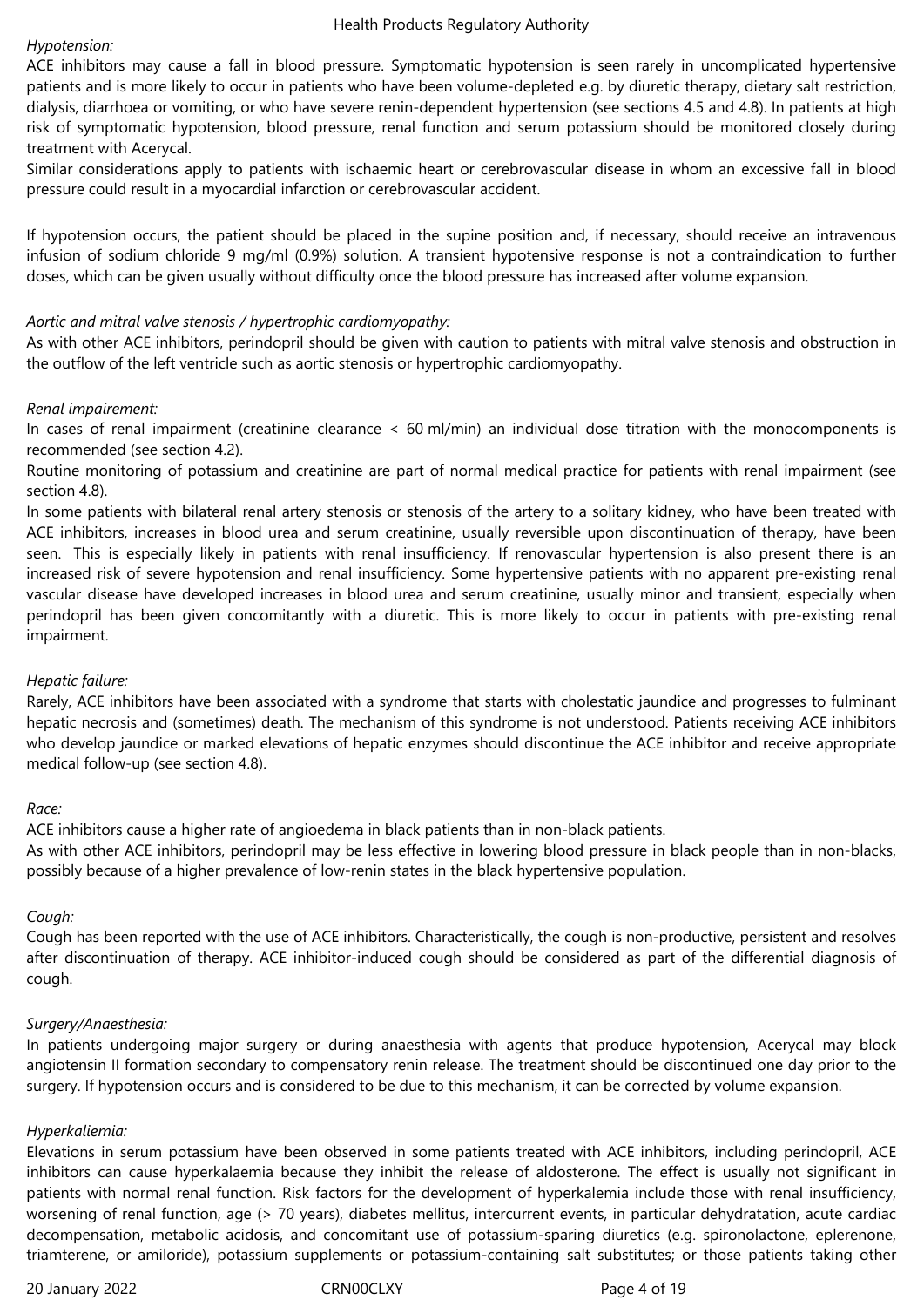drugs associated with increases in serum potassium (e.g. heparin, co-trimoxazole also known as trimethoprim/sulfamethoxazole) and especially aldosterone antagonists or angiotensin-receptor blockers. The use of potassium supplements, potassium-sparing diuretics, or potassium-containing salt substitutes particularly in patients with impaired renal function may lead to a significant increase in serum potassium. Hyperkalemia can cause serious, sometimes fatal arrhythmias. Potassium-sparing diuretics and angiotensin-receptor blockers should be used with caution in patients receiving ACE inhibitors, and serum potassium and renal function should be monitored. If concomitant use of perindopril and any of the above mentioned agents is deemed appropriate, they should be used with caution and with frequent monitoring of serum potassium (see section 4.5).

#### *Diabetic patients:*

In diabetic patients treated with oral antidiabetic agents or insulin, glycaemic control should be closely monitored during the first month of treatment with an ACE inhibitor (see section 4.5).

#### *Linked to amlodipine:*

#### *Precautions for use*

The safety and efficacy of amlodipine in hypertensive crisis has not been established.

#### *Cardiac failure:*

Patients with heart failure should be treated with caution.

In a long-term, placebo controlled study in patients with severe heart failure (NYHA class III and IV) the reported incidence of pulmonary oedema was higher in the amlodipine treated group than in the placebo group (see section 5.1). Calcium channel blockers, including amlodipine, should be used with caution in patients with congestive heart failure, as they may increase the risk of future cardiovascular events and mortality.

#### *Hepatic impairement:*

The half-life of amlodipine is prolonged and AUC values are higher in patients with impaired liver function; dosage recommendations have not been established. Amlodipine should therefore be initiated at the lower end of the dosing range and caution should be used, both on initial treatment and when increasing the dose. Slow dose titration and careful monitoring may be required in patients with severe hepatic impairment.

#### *Elderly:*

In the elderly increase of the dosage should take place with care (see sections 4.2 and 5.2).

#### *Renal failure:*

Amlodipine may be used in such patients at normal doses. Changes in amlodipine plasma concentrations are not correlated with degree of renal impairment. Amlodipine is not dialysable.

#### *Linked to Acerycal*

All warnings related to each monocomponent, as listed above, should apply also to the fixed combination of Acerycal.

#### *Precautions for use*

#### *Excipients:*

Due to the presence of lactose, patients with rare hereditary problems of galactose intolerance, glucose-galactose malabsorption, or the total lactase deficiency should not take this medicinal product.

#### *Interactions;*

The concomitant use of Acerycal with lithium, potassium-sparing drugs or potassium supplements, or dantrolene is not recommended (see section 4.5).

#### **4.5 Interaction with other medicinal products and other forms of interactions**

#### *Linked to perindopril*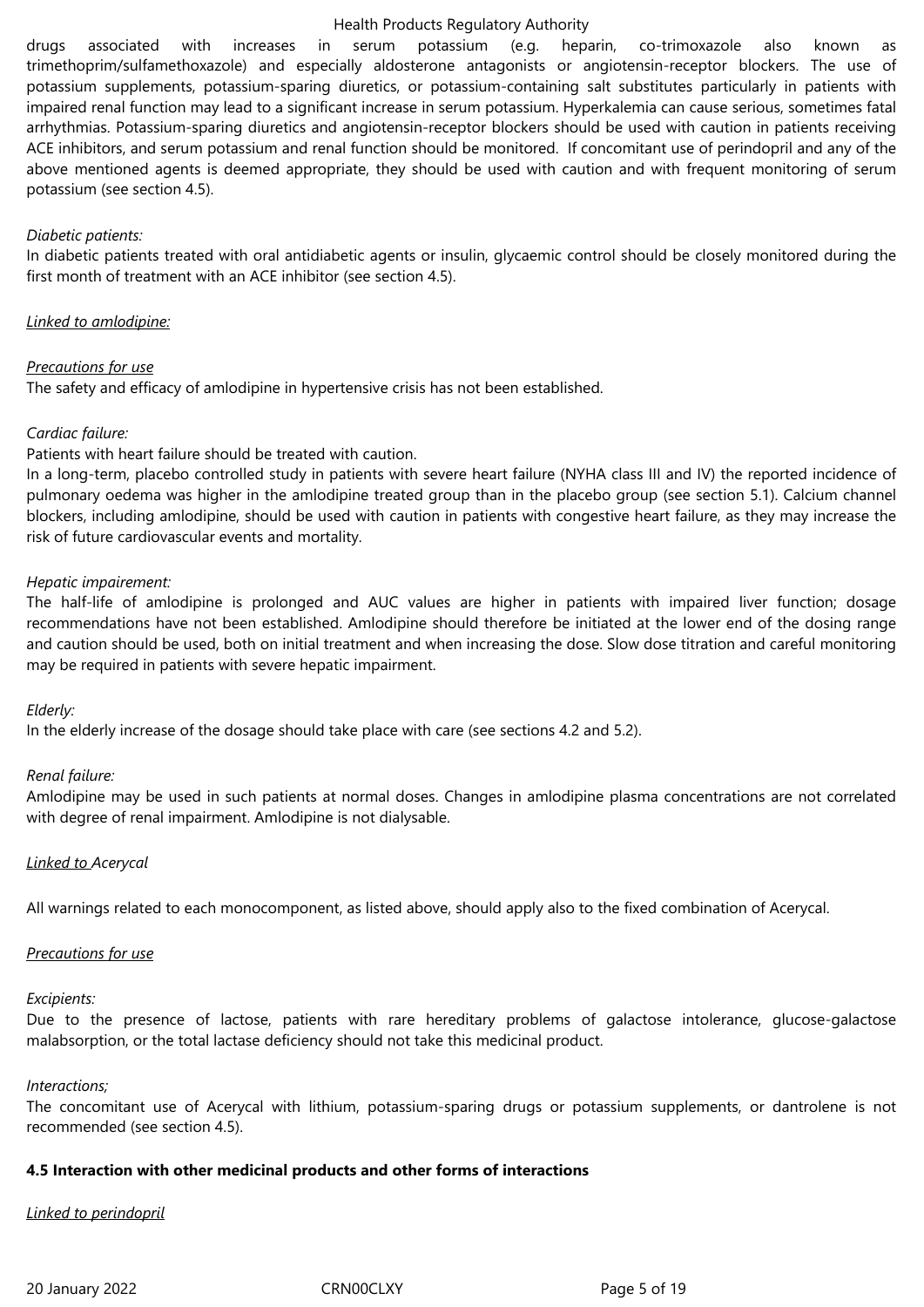Clinical trial data has shown that dual blockade of the renin-angiotensin-aldosterone-system (RAAS) through the combined use of ACE-inhibitors, angiotensin II receptor blockers or aliskiren is associated with a higher frequency of adverse events such as hypotension, hyperkalaemia and decreased renal function (including acute renal failure) compared to the use of a single RAAS-acting agent (see sections 4.3, 4.4 and 5.1).

#### *Drugs increasing the risk of angioedema*

Concomitant use of ACE inhibitors with sacubitril/valsartan is contraindicated as this increases the risk of angioedema (see section 4.3 and 4.4). Sacubitril/valsartan must not be started until 36 hours after taking the last dose of perindopril therapy. Perindopril therapy must not be started until 36 hours after the last dose of sacubitril/valsartan (see sections 4.3 and 4.4). Concomitant use of ACE inhibitors with racecadotril, mTOR inhibitors (e.g. sirolimus, everolimus, temsirolimus) and gliptins (e.g. linagliptin, saxagliptin, sitagliptin, vildagliptin) may lead to an increased risk for angioedema (see section 4.4).

#### *Drugs inducing hyperkalaemia:*

Although serum potassium usually remains within normal limits, hyperkalaemia may occur in some patients treated with Acerycal. Some drugs or therapeutic classes may increase the occurrence of hyperkalaemia: aliskiren, potassium salts, potassium-sparing diuretics (e.g. spironolactone, triamterene or amiloride), ACE inhibitors, angiotensin-II receptors antagonists, NSAIDs, heparins, immunosuppressant agents such as ciclosporin or tacrolimus, trimethoprim and cotrimoxazole (trimethoprim/sulfamethoxazole), as trimethoprim is known to act as a potassium-sparing diuretic like amiloride. The combination of these drugs increases the risk of hyperkalaemia. Therefore, the combination of Acerycal with the above-mentioned drugs is not recommended. If concomitant use is indicated, they should be used with caution and with frequent monitoring of serum potassium.

#### *Concomitant use contra-indicated (see section 4.3):*

#### *Aliskiren:*

In diabetic or impaired renal patients, risk of hyperkalaemia, worsening of renal function and cardiovascular morbidity and mortality increase.

#### *Extracorporeal treatments:*

Extracorporeal treatments leading to contact of blood with negatively charged surfaces such as dialysis or haemofiltration with certain high-flux membranes (e.g. polyacrylonitril membranes) and low density lipoprotein apheresis with dextran sulphate due to increased risk of severe anaphylactoid reactions (see section 4.3). If such treatment is required, consideration should be given to using a different type of dialysis membrane or a different class of antihypertensive agent.

#### *Concomitant use not recommended (see section 4.4):*

#### *Aliskiren:*

In patients other than diabetic or impaired renal patients, risk of hyperkalaemia, worsening of renal function and cardiovascular morbidity and mortality increase.

# *Concomitant therapy with ACE inhibitor and angiotensin-receptor blocker:*

It has been reported in the literature that in patients with established atherosclerotic disease, heart failure, or with diabetes with end organ damage, concomitant therapy with ACE inhibitor and angiotensin-receptor blocker is associated with a higher frequency of hypotension, syncope, hyperkalaemia, and worsening renal function (including acute renal failure) as compared to use of a single renin-angiotensin-aldosterone system agent. Dual blockade (e.g, by combining an ACE-inhibitor with an angiotensin II receptor antagonist) should be limited to individually defined cases with close monitoring of renal function, potassium levels, and blood pressure.

*Estramustine:*

Risk of increased adverse effects such as angioneurotic oedema (angioedema).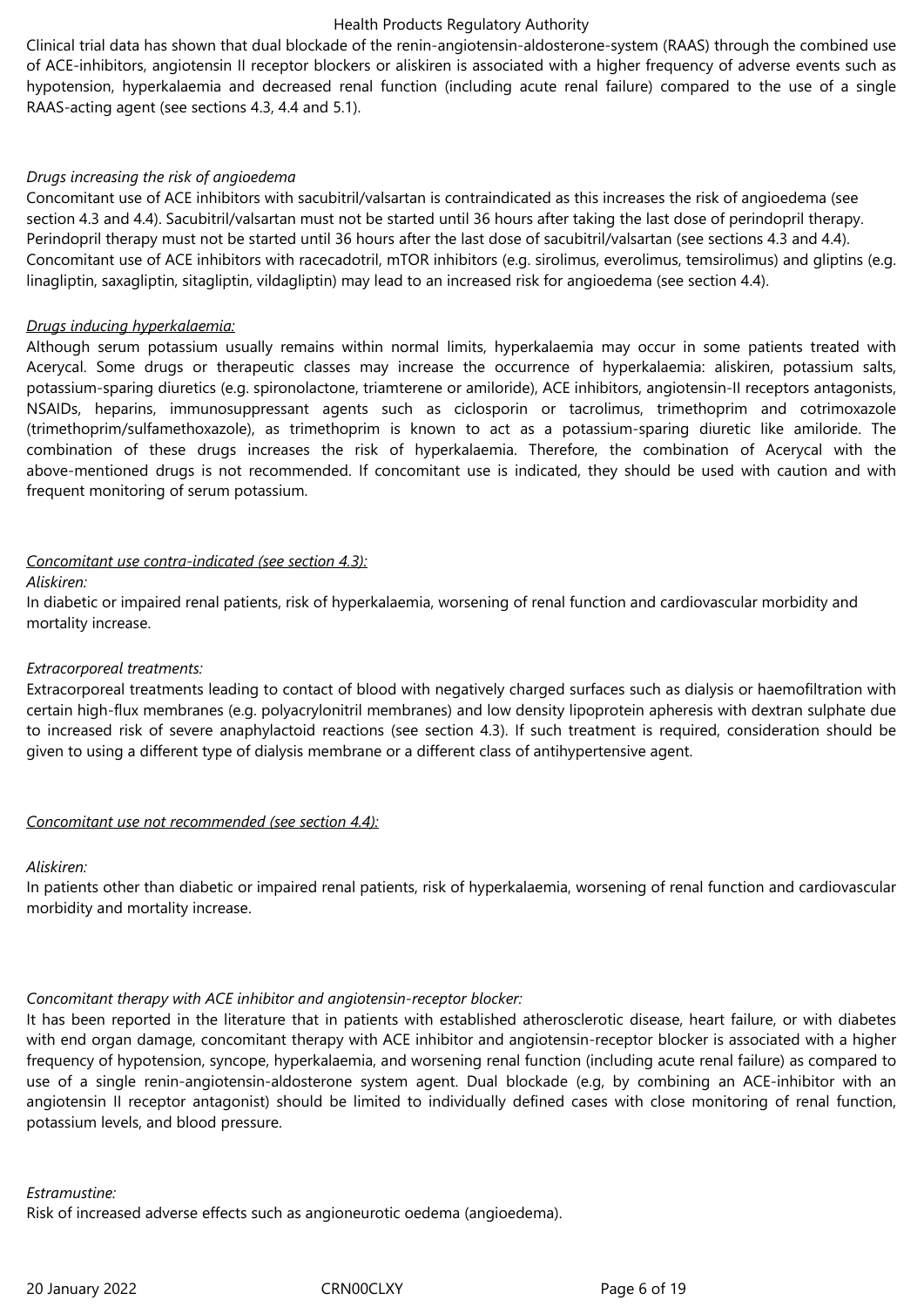# *Potassium-sparing diuretics (e.g. triamterene, amiloride...), potassium salts:*

Hyperkalaemia (potentially lethal), especially in conjunction with renal impairment (additive hyperkalaemic effects).

The the combination of perindopril with the above-mentioned drugs is not recommended (see section 4.4). If concomitant use is nonetheless indicated, they should be used with caution and with frequent monitoring of serum potassium. For use of spironolactone in heart failure, see below.

#### *Lithium:*

Reversible increases in serum lithium concentrations and toxicity (severe neurotoxicity) have been reported during concurrent use of ACE inhibitors. The combination of perindopril with lithium is not recommended. If the combination proves necessary, careful monitoring of serum lithium levels is recommended (see section 4.4).

#### *Concomitant use which requires special care:*

# *Antidiabetic agents (insulins, oral hypoglycaemic agents):*

Epidemiological studies have suggested that concomitant administration of ACE inhibitors and antidiabetic medicines (insulins, oral hypoglycaemic agents) may cause an increased blood-glucose lowering effect with risk of hypoglycaemia. This phenomenon appeared to be more likely to occur during the first weeks of combined treatment and in patients with renal impairment.

# *Non-potassium-sparing diuretics:*

Patients on diuretics, and especially those who are volume and/or salt depleted, may experience excessive reduction in blood pressure after initiation of therapy with an ACE inhibitor. The possibility of hypotensive effects can be reduced by discontinuation of the diuretic, by increasing volume or salt intake prior to initiating therapy with low and progressive doses of perindopril.

*In arterial hypertension,* when prior diuretic therapy can have caused salt/volume depletion, either the diuretic must be discontinued before initiating the ACE inhibitor, in which case a non-potassium-sparing diuretic can be thereafter reintroduced or the ACE inhibitor must be initiated with a low dosage and progressively increased.

*In diuretic-treated congestive heart failure,* the ACE inhibitor should be initiated at a very low dosage, possibly after reducing the dosage of the associated non-potassium-sparing diuretic.

In all cases, renal function (creatinine levels) must be monitored during the first few weeks of ACE inhibitor therapy.

# *Potassium-sparing diuretics (eplerenone, spironolactone):*

With eplerenone or spironolactone at doses between 12.5 mg to 50 mg by day and with low doses of ACE inhibitors:

In the treatment of class II-IV heart failure (NYHA) with an ejection fraction <40%, and previously treated with ACE inhibitors and loop diuretics, risk of hyperkalaemia, potentially lethal, especially in case of non-observance of the prescription recommendations on this combination.

Before initiating the combination, check the absence of hyperkalaemia and renal impairment.

A close monitoring of the kalaemia and creatininemia is recommended in the first month of the treatment once a week at the beginning and, monthly thereafter.

# *Non-steroidal anti-inflammatory medicinal products (NSAIDs) including acetylsalicylic acid ≥ 3 g/day:*

When ACE-inhibitors are administered simultaneously with non-steroidal anti-inflammatory drugs (i.e. acetylsalicylic acid at anti-inflammatory dosage regimens, COX-2 inhibitors and non-selective NSAIDs), attenuation of the antihypertensive effect may occur. Concomitant use of ACE-inhibitors and NSAIDs may lead to an increased risk of worsening of renal function, including possible acute renal failure, and an increase in serum potassium, especially in patients with poor pre-existing renal function. The combination should be administered with caution, especially in the elderly. Patients should be adequately hydrated and consideration should be given to monitoring renal function after initiation of concomitant therapy, and periodically thereafter.

*Concomitant use which requires some care:*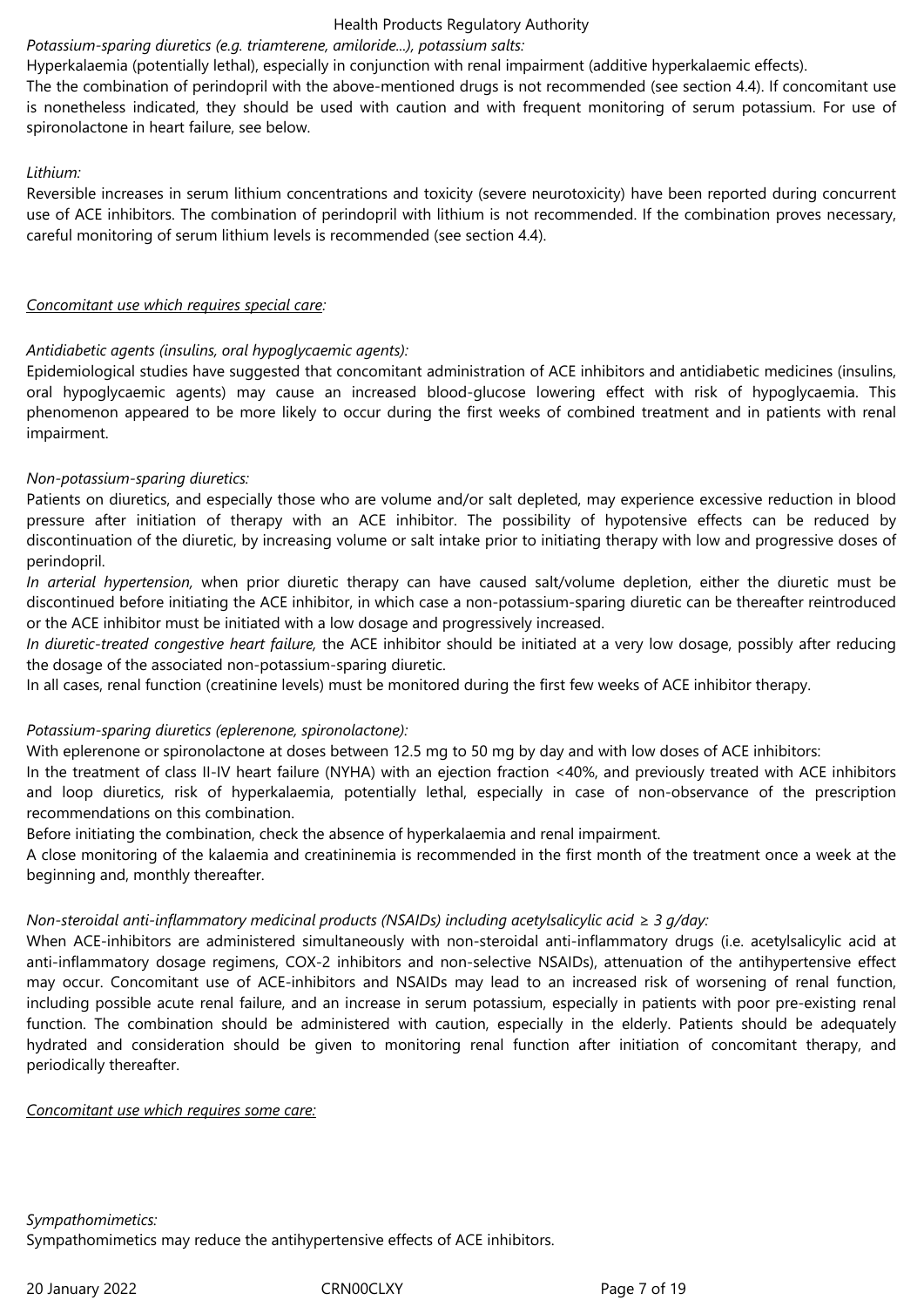#### *Gold:*

Nitritoid reactions (symptoms include facial flushing, nausea, vomiting and hypotension) have been reported rarely in patients on therapy with injectable gold (sodium aurothiomalate) and concomitant ACE inhibitor therapy including perindopril.

# *Linked to amlodipine*

# *Concomitant use not recommended:*

Dantrolene (infusion): In animals, lethal ventricular fibrillation and cardiovascular collapse are observed in association with hyperkalemia after administration of verapamil and intravenous dantrolene. Due to risk of hyperkalemia, it is recommended that the co-administration of calcium channel blockers such as amlodipine be avoided in patients susceptible to malignant hyperthermia and in the management of malignant hyperthermia.

# *Concomitant use which requires special care:*

CYP3A4 inducers: Upon co-administration of known inducers of the CYP3A4, the plasma concentration of amlodipine may vary. Therefore, blood pressure should be monitored and dose regulation considered both during and after concomitant medication particularly with strong CYP3A4 inducers (e.g. rifampicin, hypericum perforatum).

CYP3A4 inhibitors: Concomitant use of amlodipine with strong or moderate CYP3A4 inhibitors (protease inhibitors, azole antifungals, macrolides like erythromycin or clarithromycin, verapamil or diltiazem) may give rise to significant increase in amlodipine exposure. The clinical translation of these PK variations may be more pronounced in the elderly. Clinical monitoring and dose adjustment may thus be required.

There is an increased risk of hypotension in patients receiving clarithromycin with amlodipine. Close observation of patients is recommended when amlodipine is co administered with clarithromycin.

# *Concomitant use to be taken into consideration:*

The blood pressure lowering effects of amlodipine adds to the blood pressure-lowering effects of other medicinal products with antihypertensive properties.

# Tacrolimus:

There is a risk of increased tacrolimus blood levels when co administered with amlodipine. In order to avoid toxicity of tacrolimus, administration of amlodipine in a patient treated with tacrolimus requires monitoring of tacrolimus blood levels and dose adjustment of tacrolimus when appropriate.

#### *Mechanistic Target of Rapamycin (mTOR) Inhibitors*

mTOR inhibitors such as sirolimus, temsirolimus, and everolimus are CYP3A substrates. Amlodipine is a weak CYP3A inhibitor. With concomitant use of mTOR inhibitors, amlodipine may increase exposure of mTOR inhibitors.

#### Ciclosporine:

No drug interaction studies have been conducted with ciclosporine and amlodipine in healthy volunteers or other populations with the exception of renal transplant patients, where variable trough concentration increases (average 0% - 40%) of ciclosporine were observed. Consideration should be given for monitoring ciclosporine levels in renal transplant patients on amlodipine, and ciclosporine dose reductions should be made as necessary.

#### Simvastatin:

Co-administration of multiple doses of 10 mg of amlodipine with 80 mg simvastatin resulted in a 77% increase in exposure to simvastatin compared to simvastatin alone. Limit the dose of simvastatin in patients on amlodipine to 20 mg daily.

#### **Others combinations:**

In clinical interaction studies, amlodipine did not affect the pharmacokinetics of atorvastatin, digoxin, warfarin.

Administration of amlodipine with grapefruit or grapefruit juice is not recommended as bioavailability may be increased in some patients resulting in increased blood pressure lowering effects.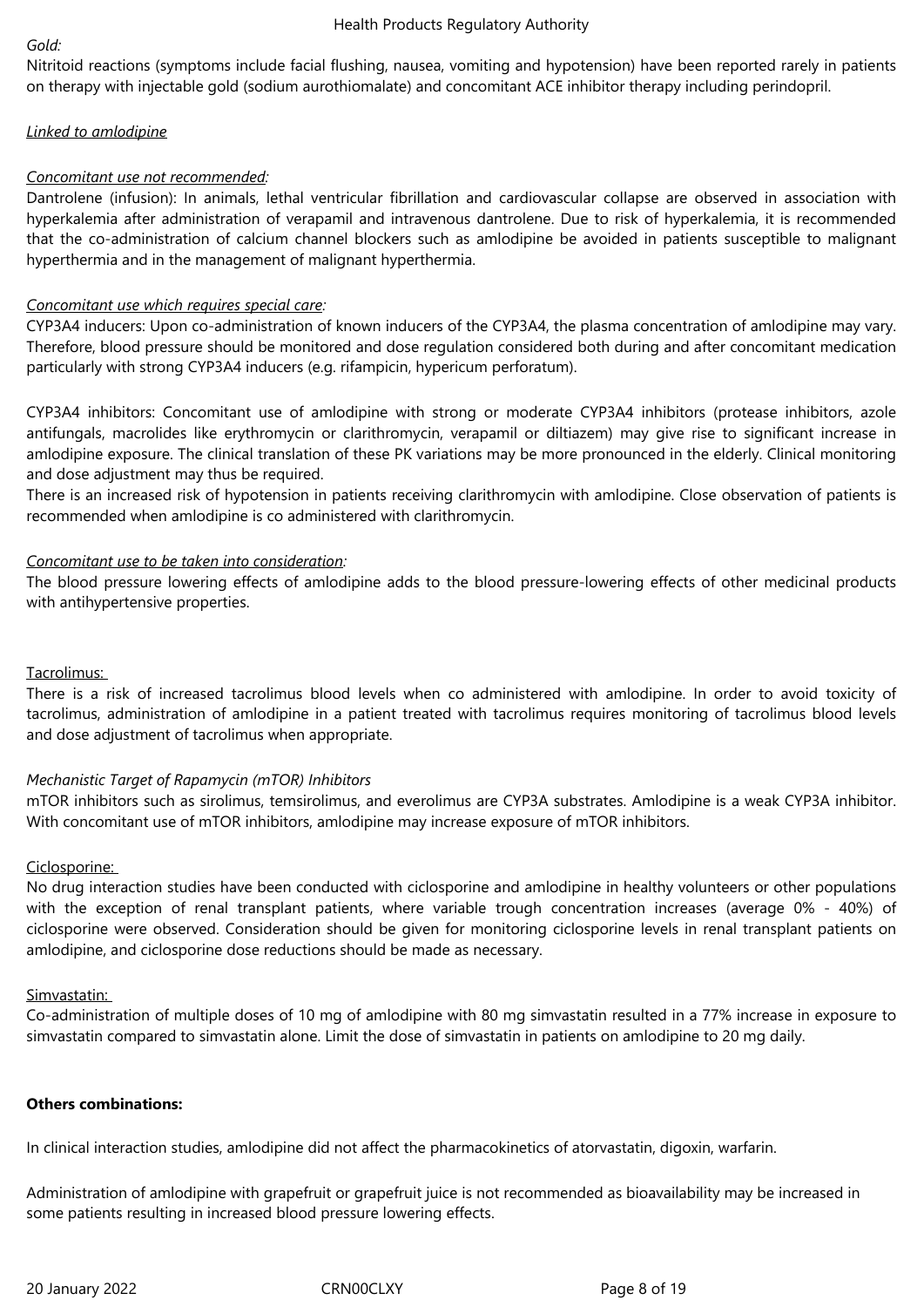# *Concomitant use which requires special care:*

Baclofen:

Increased antihypertensive effect. Monitor blood pressure and adapt antihypertensive dosage if necessary.

# *Concomitant use to be taken into consideration:*

. Antihypertensive agents (such as beta-blockers) and vasodilatators:

Concomitant use of these agents may increase the hypotensive effects of perindopril and amlodipine. Concomitant use with nitroglycerine and other nitrates or other vasodilatators, may further reduce blood pressure and therefore should be considered with caution.

. Corticosteroids, tetracosactide: reduction in antihypertensive effect (salt and water retention due to corticosteroids).

. Alpha-blockers (prazosin, alfuzosin, doxazosin, tamsulosin, terazosin): increased antihypertensive effect and increased risk of orthostatic hypotension.

. Amifostine: may potentiate the antihypertensive effect of amlodipine.

. Tricyclic antidepressants/antipsychotics/anaesthetics: increased antihypertensive effect and increased risk of orthostatic hypotension.

# **4.6 Fertility, pregnancy and lactation**

Given the effects of the individual components in this combination product on pregnancy and lactation:

Acerycal is not recommended during the first trimester of pregnancy. Acerycal is contraindicated during the second and third trimesters of pregnancy.

Acerycal is not recommended during lactation. A decision should therefore be made whether to discontinue nursing or to discontinue Acerycal taking account the importance of this therapy for the mother.

# *Pregnancy:*

Linked to perindopril

The use of ACE inhibitors is not recommended during the first trimester of pregnancy (see section 4.4). The use of ACE inhibitors is contraindicated during the second and third trimester of pregnancy (see sections 4.3 and 4.4).

Epidemiological evidence regarding the risk of teratogenicity following exposure to ACE inhibitors during the first trimester of pregnancy has not been conclusive; however a small increase in risk cannot be excluded. Unless continued ACE inhibitor therapy is considered essential, patients planning pregnancy should be changed to alternative antihypertensive treatments which have an established safety profile for use in pregnancy. When pregnancy is diagnosed, treatment with ACE inhibitors should be stopped immediately, and, if appropriate, alternative therapy should be started.

Exposure to ACE inhibitor therapy during the second and third trimesters is known to induce human foetotoxicity (decreased renal function, oligohydramnios, skull ossification retardation) and neonatal toxicity (renal failure, hypotension, hyperkalaemia) (see section 5.3).

Should exposure to ACE inhibitor have occurred from the second trimester of pregnancy, ultrasound check of renal function and skull is recommended.

Infants whose mothers have taken ACE inhibitors should be closely observed for hypotension (see sections 4.3 and 4.4).

# Linked to amlodipine

The safety of amlodipine in human pregnancy has not been established.

In animal studies, reproductive toxicity was observed at high doses (see section 5.3).Use in pregnancy is only recommended when there is no safer alternative and when the disease itself carries greater risk for the mother and foetus.

# *Breast-feeding:*

# Linked to perindopril

Because no information is available regarding the use of perindopril during breastfeeding, perindopril is not recommended and alternative treatments with better established safety profiles during breast-feeding are preferable, especially while nursing a newborn or preterm infant.

# Linked to amlodipine

Amlodipine is excreted in human milk. The proportion of the maternal dose received by the infant has been estimated with an interquartile range of 3 – 7%, with a maximum of 15%. The effect of amlodipine on infants is unknown. A decision on whether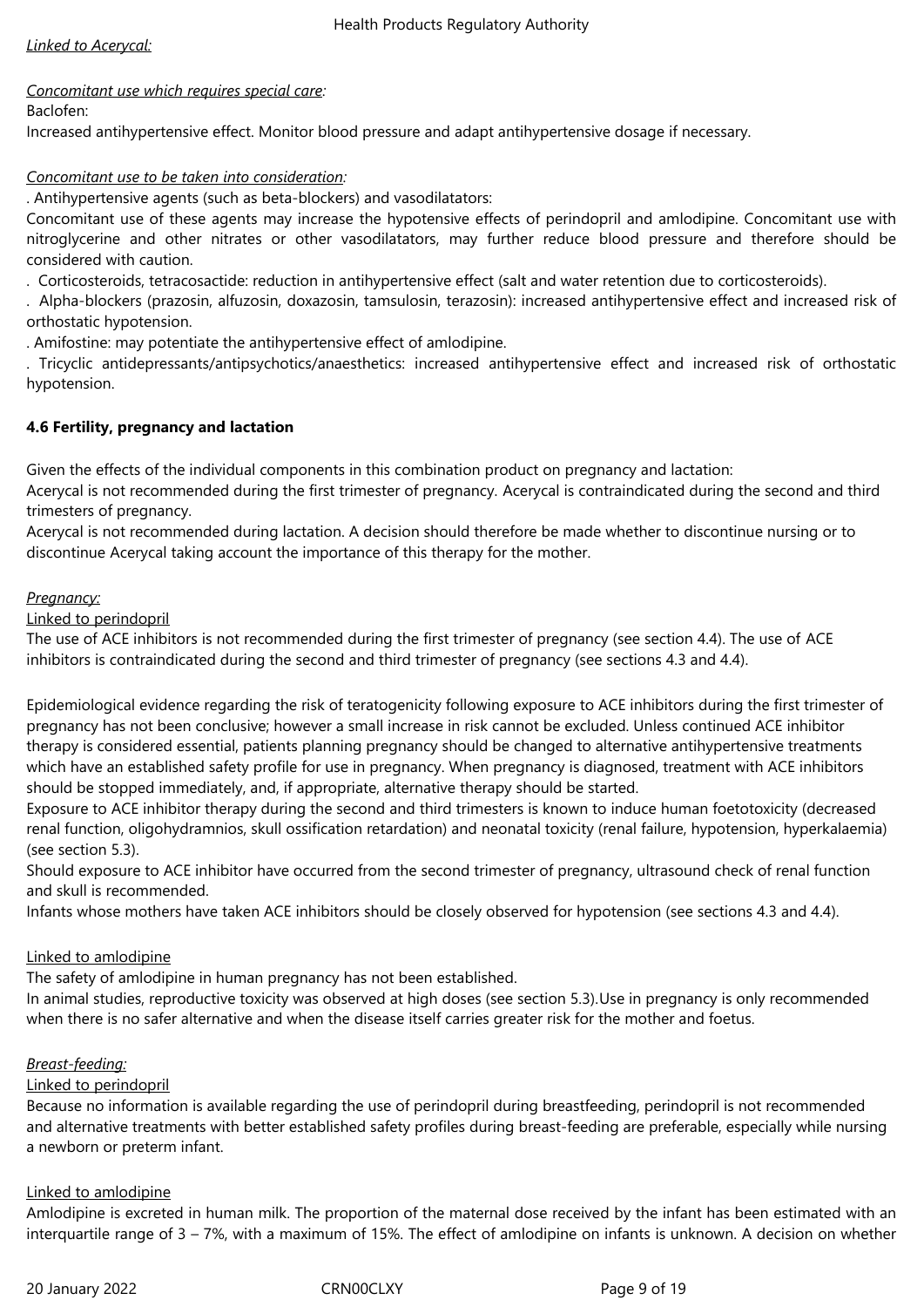to continue/discontinue breast-feeding or to continue/discontinue therapy with amlodipine should be made taking into account the benefit of breast-feeding to the child and the benefit of amlodipine therapy to the mother.

#### *Fertility*:

# Linked to perindopril

There was no effect on reproductive performance or fertility.

# Linked to amlodipine

Reversible biochemical changes in the head of spermatozoa have been reported in some patients treated by calcium channel blockers. Clinical data are insufficient regarding the potential effect of amlodipine on fertility. In one rat study, adverse effects were found on male fertility (see section 5.3).

# **4.7 Effects on ability to drive and use machines**

No studies on the effects of Acerycal on the ability to drive and use machines have been performed. Amlodipine can have minor or moderate influence on the ability to drive and use machines. If patients suffer from dizziness, headache, fatigue, weariness or nausea, the ability to react may be impaired. Caution is recommended especially at the start of treatment.

# **4.8 Undesirable effects**

# a. Summary of safety profile

The most commonly reported adverse reactions with perindopril and amlodipine given separately are: oedema, somnolence, dizziness, headache (especially at the beginning of the treatment), dysgeusia, paraesthesia, visual impairment (including diplopia), tinnitus, vertigo, palpitations, flushing, hypotension (and effects related to hypotension), dyspnoea, cough, abdominal pain, nausea, vomiting, dyspepsia, change of bowel habit, diarrheoa, constipation, prurit, rash, exanthema, joint swelling (ankle swelling), muscle spasms, fatigue, asthenia.

# b. Tabulated list of adverse reactions:

The following undesirable effects have been observed during clinical trials and/or post-marketing use with perindopril or amlodipine given separately and ranked under the MedDRA classification by body system and under the following frequency: Very common (≥1/10) ; common (≥1/100 to <1/10) ; uncommon (≥1/1000 to <1/100) ; rare (≥1/10000 to <1/1000) ; very rare (<1/10000) ; not known (cannot be estimated from the available data).

| <b>MedDRA</b><br><b>System Organ</b><br><b>Class</b>                   | <b>Undesirable Effects</b>                                                                                 | <b>Frequency</b>  |                    |
|------------------------------------------------------------------------|------------------------------------------------------------------------------------------------------------|-------------------|--------------------|
|                                                                        |                                                                                                            | <b>Amlodipine</b> | <b>Perindopril</b> |
| <b>Infections and</b><br>infestations                                  | Rhinitis                                                                                                   | Uncommon          | Very rare          |
| <b>Blood and the</b><br>lymphatic<br><b>System</b><br><b>Disorders</b> | Eosinophilia                                                                                               |                   | Uncommon*          |
|                                                                        | Leukopenia/neutropenia (see section 4.4)                                                                   | Very rare         | Very rare          |
|                                                                        | Agranulocytosis or pancytopenia (see section 4.4)                                                          |                   | Very rare          |
|                                                                        | Thrombocytopenia (see section 4.4)                                                                         | Very rare         | Very rare          |
|                                                                        | Haemolytic anaemia enzyme specific in patients with a congenital<br>deficiency of G-6PDH (see section 4.4) |                   | Very rare          |
| <b>Immune System</b><br><b>Disorders</b>                               | Hypersensitivity                                                                                           | Very rare         | Uncommon           |
| <b>Endocrine</b><br>disorders                                          | Syndrome of inappropriate antidiuretic hormone secretion (SIADH)                                           |                   | Rare               |
| <b>Metabolism and</b><br><b>Nutrition</b><br><b>Disorders</b>          | Hypoglycaemia (see sections 4.4 and 4.5)                                                                   |                   | Uncommon*          |
|                                                                        | Hyperkalaemia, reversible on discontinuation (see section 4.4)                                             |                   | Uncommon*          |
|                                                                        | Hyponatraemia                                                                                              |                   | Uncommon*          |
|                                                                        | Hyperglycaemia                                                                                             | Very rare         |                    |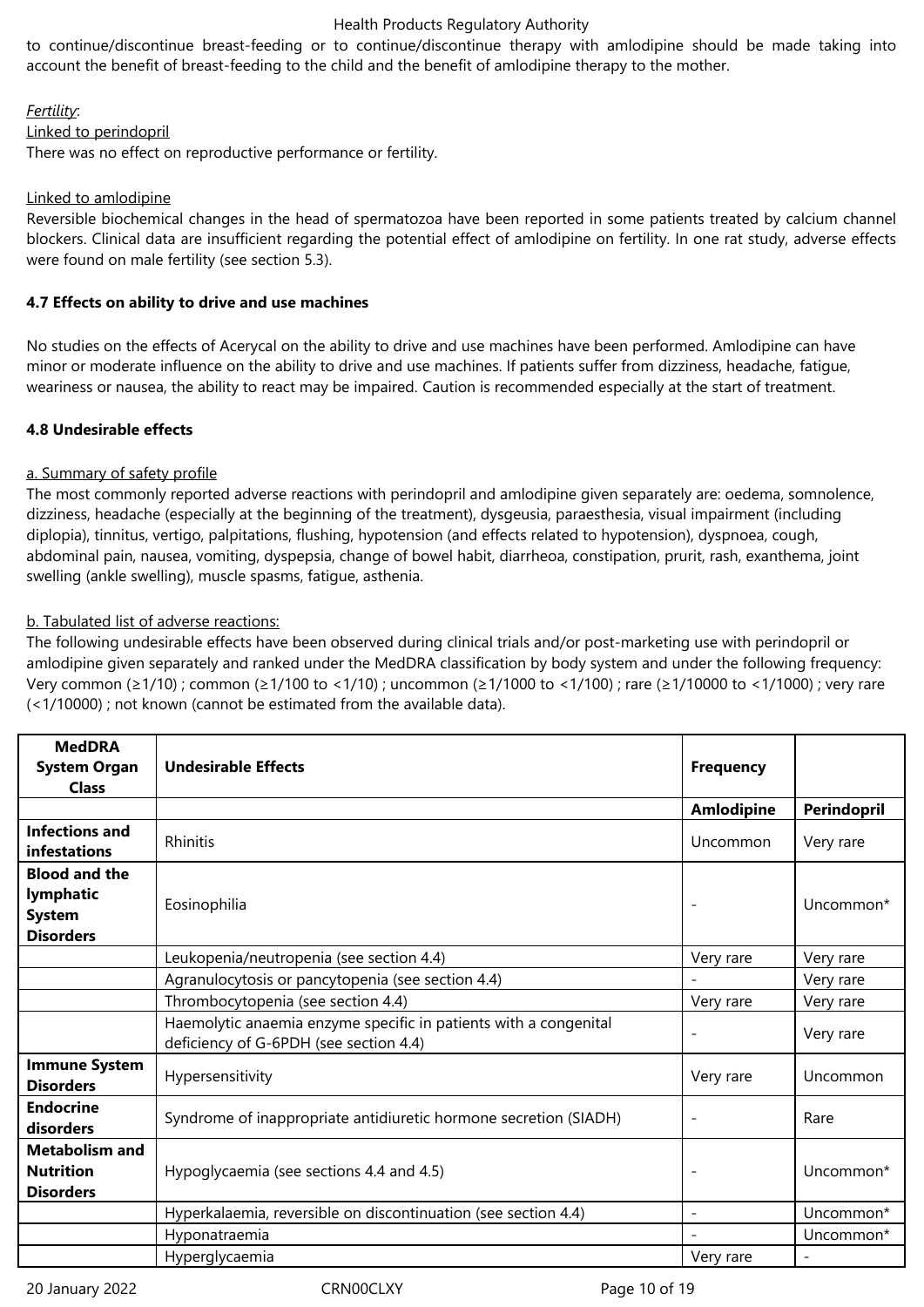| <b>Psychiatric</b><br>disorders                                                      | Insomnia                                                                                                        | Uncommon         |                          |
|--------------------------------------------------------------------------------------|-----------------------------------------------------------------------------------------------------------------|------------------|--------------------------|
|                                                                                      | Mood altered (including anxiety)                                                                                | Uncommon         | Uncommon                 |
|                                                                                      | Depression                                                                                                      | Uncommon         | -Uncommon*               |
|                                                                                      | Sleep disorder                                                                                                  |                  | Uncommon                 |
| <b>Nervous System</b><br>disorders                                                   | Somnolence (especially at the beginning of the treatment)                                                       | Common           |                          |
|                                                                                      | Dizziness (especially at the beginning of the treatment)                                                        | Common           | Common                   |
|                                                                                      | Headache (especially at the beginning of the treatment)                                                         | Common           | Common                   |
|                                                                                      | Dysgeusia                                                                                                       | Uncommon         | Common                   |
|                                                                                      | Tremor                                                                                                          | Uncommon         |                          |
|                                                                                      | Hypoaesthesia                                                                                                   | Uncommon         |                          |
|                                                                                      | Paraesthesia                                                                                                    | Uncommon         | Common                   |
|                                                                                      | Syncope                                                                                                         | Uncommon         | Uncommon                 |
|                                                                                      | Confusional state                                                                                               | Rare             | Very rare                |
|                                                                                      | Hypertonia                                                                                                      | Very rare        |                          |
|                                                                                      | Neuropathy peripheral                                                                                           | Very rare        | $\overline{\phantom{a}}$ |
|                                                                                      | Cerebrovascular accident possibly secondary to excessive hypotension in<br>high-risk patients (see section 4.4) |                  | Very rare                |
|                                                                                      | Extrapyramidal disorder (extrapyramidal syndrome)                                                               | Not known        |                          |
| <b>Eye Disorders</b>                                                                 | Visual impairment                                                                                               | Common           | Common                   |
|                                                                                      | Diplopia                                                                                                        | Common           |                          |
| Ear and<br>labyrinth<br>disorders                                                    | Tinnitus                                                                                                        | Uncommon         | Common                   |
|                                                                                      | Vertigo                                                                                                         |                  | Common                   |
| <b>Cardiac</b><br><b>Disorders</b>                                                   | Palpitations                                                                                                    | Common           | Uncommon*                |
|                                                                                      | Tachycardia                                                                                                     |                  | Uncommon*                |
|                                                                                      | Angina pectoris (see section 4.4)                                                                               | $\blacksquare$   | Very rare                |
|                                                                                      | Myocardial infarction, possibly secondary to excessive hypotension in high<br>risk patients (see section 4.4)   | Very rare        | Very rare                |
|                                                                                      | Arrythmia (including bradycardia, ventricular tachycardia and atrial<br>fibrillation)                           | Uncommon         | Very rare                |
| Vascular<br><b>Disorders</b>                                                         | Flushing                                                                                                        | Common           | -Rare*                   |
|                                                                                      | Hypotension (and effects related to hypotension)                                                                | Uncommon         | Common                   |
|                                                                                      | Vasculitis                                                                                                      | Very Rare        | Uncommon*                |
|                                                                                      | Raynaud's phenomenon                                                                                            |                  | Not known                |
| <b>Respiratory,</b><br><b>Thoracic and</b><br><b>Mediastinal</b><br><b>Disorders</b> | Dyspnoea                                                                                                        | Common           | Common                   |
|                                                                                      | Cough                                                                                                           | Uncommon         | Common                   |
|                                                                                      | Bronchospasm                                                                                                    |                  | Uncommon                 |
|                                                                                      | Eosinophilic pneumonia                                                                                          |                  | Very rare                |
| Gastro-intestinal<br><b>Disorders</b>                                                | Gingival hyperplasia                                                                                            | Very rare        |                          |
|                                                                                      | Abdominal pain                                                                                                  | Common           | Common                   |
|                                                                                      | Nausea                                                                                                          | Common           | Common                   |
|                                                                                      | Vomiting                                                                                                        | Uncommon         | Common                   |
|                                                                                      | Dyspepsia                                                                                                       | Common           | Common                   |
|                                                                                      | Change of bowel habit                                                                                           | Common           |                          |
|                                                                                      | Dry mouth                                                                                                       | Uncommon         | Uncommon                 |
|                                                                                      | Diarrheoa                                                                                                       | Common<br>Common | Common<br>Common         |
|                                                                                      | Constipation<br>Pancreatitis                                                                                    | Very rare        | Very rare                |
|                                                                                      |                                                                                                                 |                  |                          |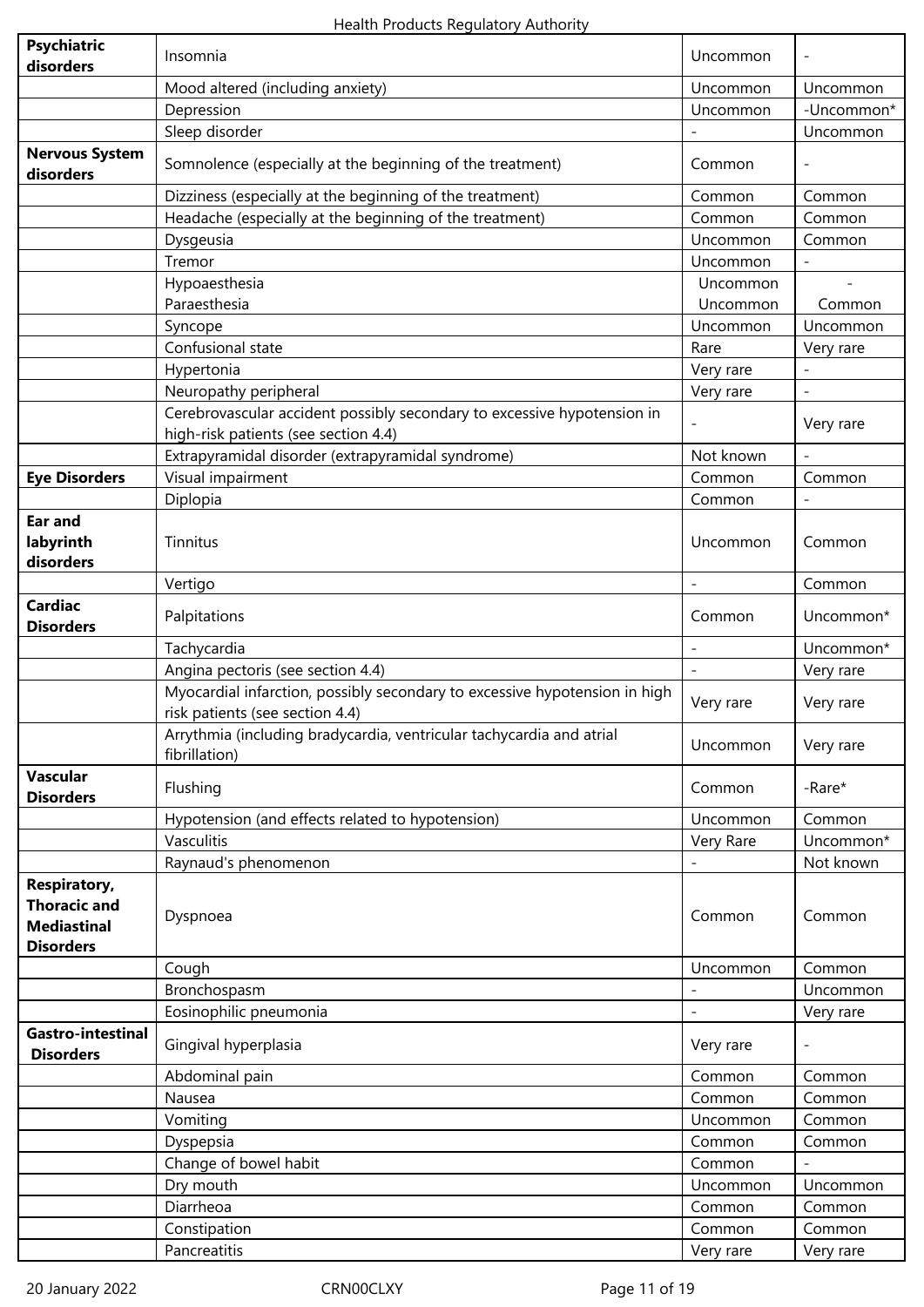|                                           | Gastritis                                                                | Very rare                | $\overline{\phantom{a}}$ |
|-------------------------------------------|--------------------------------------------------------------------------|--------------------------|--------------------------|
| <b>Hepato-biliary</b>                     | Hepatitis, jaundice                                                      | Very rare                |                          |
| <b>Disorders</b>                          | Hepatitis either cytolitic or cholestatic (see section 4.4)              |                          | Very rare                |
|                                           | Hepatic enzymes increased (mostly consistent with cholestasis)           | Very rare                |                          |
| <b>Skin and</b>                           | Quincke's oedema                                                         |                          |                          |
| <b>Subcutaneous</b>                       | Angioedema of face, extremities, lips, mucous membranes, tongue, glottis | Very rare                |                          |
| <b>Tissue Disorders</b>                   | and/or larynx (see section 4.4)                                          | Very rare                | Uncommon                 |
|                                           |                                                                          |                          |                          |
|                                           | Erythema multiform                                                       | Very rare                | Very rare                |
|                                           | Alopecia                                                                 | Uncommon                 |                          |
|                                           | Purpura                                                                  | Uncommon                 | $\overline{\phantom{a}}$ |
|                                           | Skin discolouration                                                      | Uncommon                 | $\qquad \qquad -$        |
|                                           | Hyperhidrosis                                                            | Uncommon                 | Uncommon                 |
|                                           | Prurit                                                                   | Uncommon                 | Common                   |
|                                           | Rash, exanthema                                                          | Uncommon                 | Common                   |
|                                           | Urticaria (see section 4.4)                                              | Uncommon                 | Uncommon                 |
|                                           | Photosentivity reactions                                                 | Very rare                | Uncommon*                |
|                                           | Pemphigoid                                                               | $\qquad \qquad -$        | Uncommon*                |
|                                           | Psoriasis aggravation                                                    |                          | Rare                     |
|                                           | Stevens-Johnson Syndrome                                                 | Very rare                |                          |
|                                           | <b>Exfoliative dermatitis</b>                                            | Very rare                | $\frac{1}{2}$            |
|                                           | Toxic epidermal necrolysis                                               | Not known                |                          |
| <b>Musculoskeletal</b>                    |                                                                          |                          |                          |
| and Connective<br><b>Tissue Disorders</b> | Joint swelling (ankle swelling)                                          | Common                   | $\overline{\phantom{a}}$ |
|                                           | Arthralgia                                                               |                          |                          |
|                                           | Myalgia                                                                  | Uncommon<br>Uncommon     | Uncommon*<br>Uncommon*   |
|                                           | Muscle spasms                                                            | Common                   | Common                   |
|                                           | Back pain                                                                | Uncommon                 | $\overline{\phantom{0}}$ |
| <b>Renal and</b>                          |                                                                          |                          |                          |
| <b>Urinary</b>                            | Micturition disorder, nocturia, pollakiuria                              | Uncommon                 | $\overline{\phantom{0}}$ |
| <b>Disorders</b>                          |                                                                          |                          |                          |
|                                           | Renal failure                                                            | $\overline{\phantom{a}}$ | Uncommon                 |
|                                           | Acute renal failure                                                      | $\overline{\phantom{a}}$ | Rare                     |
|                                           | Anuria/Oliguria                                                          |                          | Rare*                    |
| <b>Reproductive</b>                       |                                                                          |                          |                          |
| <b>System and</b>                         | Erectile dysfunction                                                     | Uncommon                 | Uncommon                 |
| <b>Breast Disorders</b>                   |                                                                          |                          |                          |
|                                           | Gynaecomastia                                                            | Uncommon                 | $\overline{\phantom{a}}$ |
| <b>General</b>                            |                                                                          |                          |                          |
| <b>Disorders and</b>                      | Oedema                                                                   | Very common              |                          |
| <b>Administration</b>                     |                                                                          |                          |                          |
| <b>Site Condition</b>                     |                                                                          |                          |                          |
|                                           | Oedema peripheral                                                        |                          | Uncommon*                |
|                                           | Fatigue                                                                  | Common                   |                          |
|                                           | Chest pain                                                               | Uncommon                 | Uncommon*                |
|                                           | Asthenia<br>Pain                                                         | Common                   | Common                   |
|                                           | Malaise                                                                  | Uncommon                 |                          |
|                                           |                                                                          | Uncommon                 | Uncommon*<br>Uncommon*   |
| <b>Investigations</b>                     | Pyrexia                                                                  | Uncommon                 |                          |
|                                           | Weight increased, weight decreased<br>Blood urea increased               |                          |                          |
|                                           | Blood creatinine increased                                               | $\overline{\phantom{a}}$ | Uncommon*<br>Uncommon*   |
|                                           | Blood bilirubin increase                                                 |                          | Rare                     |
|                                           | Hepatic enzyme increase                                                  | $\qquad \qquad -$        | Rare                     |
|                                           | Haemoglobin decreased and haematocrit decreased                          | $\qquad \qquad -$        | Very rare                |
| Injury,                                   | Fall                                                                     |                          | Uncommon*                |
|                                           |                                                                          |                          |                          |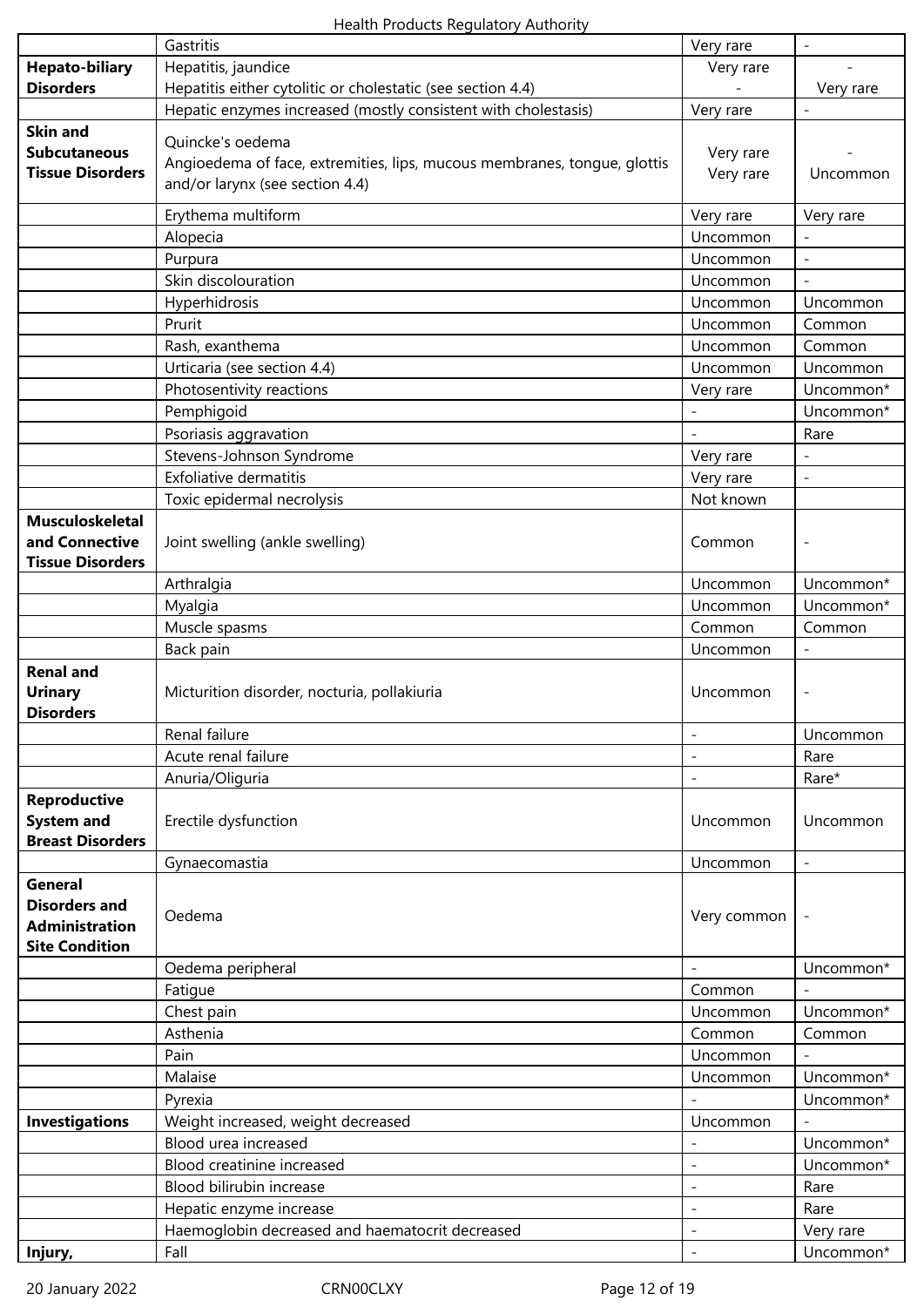| complications                                                                                   |  |  |  |  |
|-------------------------------------------------------------------------------------------------|--|--|--|--|
| * Frequency calculated from clinical trials for adverse events detected from spontaneous report |  |  |  |  |

#### Reporting of suspected adverse reactions

Reporting suspected adverse reactions after authorisation of the medicinal product is important. It allows continued monitoring of the benefit/risk balance of the medicinal product. Healthcare professionals are asked to report any suspected adverse reactions via: HPRA Pharmacovigilance,

Website: www.hpra.ie

# **4.9 Overdose**

There is [no informatio](http://www.hpra.ie/)n on overdosage with Acerycal in humans.

For amlodipine, experience with intentional overdose in humans is limited.

Symptoms: available data suggest that gross overdosage could result in excessive peripheral vasodilatation and possibly reflex tachycardia. Marked and probably prolonged systemic hypotension up to and including shock with fatal outcome have been reported.

Treatment: clinically significant hypotension due to amlodipine overdosage calls for active cardiovascular support including frequent monitoring of cardiac and respiratory function, elevation of extremities and attention to circulating fluid volume and urine output.

A vasoconstrictor may be helpful in restoring vascular tone and blood pressure, provided that there is no contraindication to its use. Intravenous calcium gluconate may be beneficial in reversing the effects of calcium channel blockade. Gastric lavage may be worthwhile in some cases. In healthy volunteers the use of charcoal up to 2 hours after administration of amlodipine 10 mg has been shown to reduce the absorption rate of amlodipine. Since amlodipine is highly protein-bound, dialysis is not likely to be of benefit.

For perindopril, limited data are available for overdosage in humans. Symptoms associated with the overdosage of ACE inhibitors may include hypotension, circulatory shock, electrolyte disturbances, renal failure, hyperventilation, tachycardia, palpitations, bradycardia, dizziness, anxiety, and cough.

The recommended treatment of overdosage is intravenous infusion of normal saline solution. If hypotension occurs, the patient should be placed in the shock position. If available, treatment with angiotensin II infusion and/or intravenous catecholamines may also be considered. Periondopril can be removed from the systemic circulation by haemodialysis (see section 4.4). Pacemaker therapy is indicated for treatment-resistant bradycardia. Vital signs, serum electrolytes and creatinine concentrations should be monitored continuously.

# **5 PHARMACOLOGICAL PROPERTIES**

#### **5.1 Pharmacodynamic properties**

Pharmacotherapeutic group: ACE inhibitors and calcium channel blockers, ATC code: C09BB04.

#### *Perindopril:*

#### Mechanism of action

Perindopril is an inhibitor of the enzyme that converts angiotensin I into angiotensin II (Angiotensin Converting Enzyme ACE). The converting enzyme, or kinase, is an exopeptidase that allows conversion of angiotensin I into the vasoconstrictor angiotensin II as well as causing the degradation of the vasodilator bradykinin into an inactive heptapeptide. Inhibition of ACE results in a reduction of angiotensin II in the plasma, which leads to increased plasma renin activity (by inhibition of the negative feedback of renin release) and reduced secretion of aldosterone. Since ACE inactivates bradykinin, inhibition of ACE also results in an increased activity of circulating and local kallikrein-kinin systems (and thus also activation of the prostaglandin system). It is possible that this mechanism contributes to the blood pressure-lowering action of ACE inhibitors and is partially responsible for certain of their side effects (e.g. cough).

Perindopril acts through its active metabolite, perindoprilat. The other metabolites show no inhibition of ACE activity *in vitro*.

Clinical efficacy and safety

20 January 2022 CRN00CLXY Page 13 of 19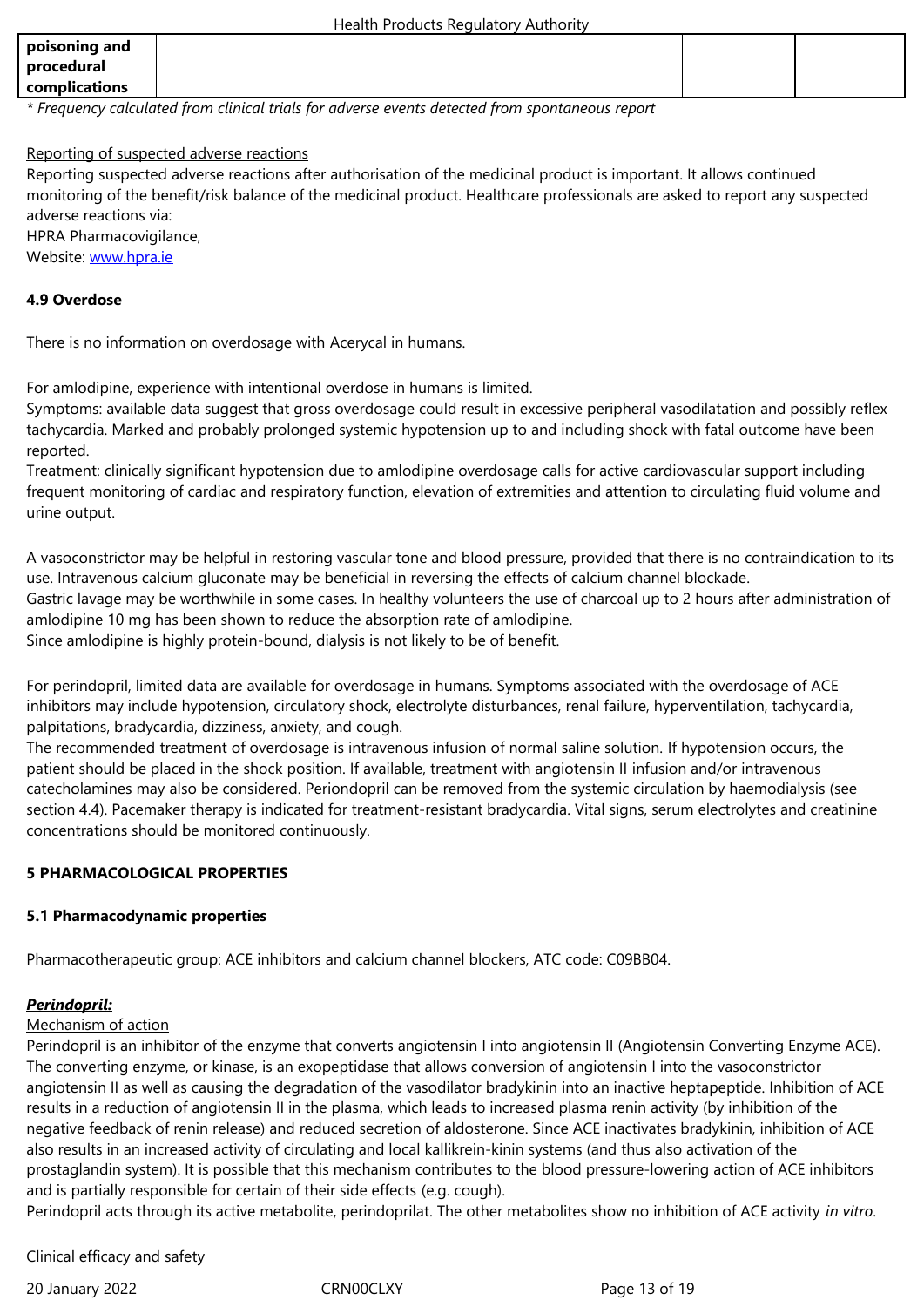#### Hypertension:

Perindopril is active in all grades of hypertension: mild, moderate, severe; a reduction in systolic and diastolic blood pressures in both supine and standing positions is observed.

Perindopril reduces peripheral vascular resistance, leading to blood pressure reduction. As a consequence, peripheral blood flow increases, with no effect on heart rate.

Renal blood flow increases as a rule, while the glomerular filtration rate (GFR) is usually unchanged.

The antihypertensive activity is maximal between 4 and 6 hours after a single dose and is sustained for at least 24 hours: trough effects are about 87-100 % of peak effects.

The decrease in blood pressure occurs rapidly. In responding patients, normalisation is achieved within a month and persists without the occurrence of tachyphylaxis.

Discontinuation of treatment does not lead to a rebound effect.

Perindopril reduces left ventricular hypertrophy.

In man, perindopril has been confirmed to demonstrate vasodilatory properties. It improves large artery elasticity and decreases the media:lumen ratio of small arteries.

# Stable coronary artery disease:

The EUROPA study was a multicentre, international, randomised, double-blind, placebo-controlled clinical trial lasting 4 years. Twelve thousand two hundred and eighteen (12218) patients aged over 18 were randomised to 8 mg perindopril tert-butylamine (equivalent to 10 mg perindopril arginine) (n=6110) or placebo (n=6108).

The trial population had evidence of coronary artery disease with no evidence of clinical signs of heart failure. Overall, 90% of the patients had a previous myocardial infarction and/or a previous coronary revascularisation. Most of the patients received the study medication on top of conventional therapy including platelet inhibitors, lipid lowering agents and beta-blockers. The main efficacy criterion was the composite of cardiovascular mortality, non fatal myocardial infarction and/or cardiac arrest with successful resuscitation. The treatment with 8 mg perindopril tert-butylamine (equivalent to 10 mg perindopril arginine) once daily resulted in a significant absolute reduction in the primary endpoint of 1.9% (relative risk reduction of 20%, 95%CI  $[9.4; 28.6] - p < 0.001$ ).

In patients with a history of myocardial infarction and/or revascularisation, an absolute reduction of 2.2% corresponding to a RRR of 22.4% (95%CI [12.0; 31.6] –  $p < 0.001$ ) in the primary endpoint was observed by comparison to placebo.

# Dual blockade of the renin-angiotensin-aldosterone system (RAAS) clinical trial data:

Two large randomised, controlled trials (ONTARGET (ONgoing Telmisartan Alone and in combination with Ramipril Global Endpoint Trial) and VA NEPHRON-D (The Veterans Affairs Nephropathy in Diabetes)) have examined the use of combination of an ACE-inhibitor with an angiotensin II receptor blocker.

ONTARGET was a study conducted in patients with a history of cardiovascular or cerebrovascular disease, or type 2 diabetes mellitus accompanied by evidence of end-organ damage. VA NEPHRON-D was a study in patients with type 2 diabetes mellitus and diabetic nephropathy.

These studies have shown no significant beneficial effect on renal and/or cardiovascular outcomes and mortality, while an increased risk of hyperkalaemia, acute kidney injury and/or hypotension as compared to monotherapy was observed. Given their similar pharmacodynamic properties, these results are also relevant for other ACE-inhibitors and angiotensin II receptor blockers.

ACE-inhibitors and angiotensin II receptor blockers should therefore not be used concomitantly in patients with diabetic nephropathy.

ALTITUDE (Aliskiren Trial in Type 2 Diabetes Using Cardiovascular and Renal Disease Endpoints) was a study designed to test the benefit of adding aliskiren to a standard therapy of an ACE-inhibitor or an angiotensin II receptor blocker in patients with type 2 diabetes mellitus and chronic kidney disease, cardiovascular disease, or both. The study was terminated early because of an increased risk of adverse outcomes. Cardiovascular death and stroke were both numerically more frequent in the aliskiren group than in the placebo group and adverse events and serious adverse events of interest (hyperkalaemia, hypotension and renal dysfunction) were more frequently reported in the aliskiren group than in the placebo group.

# *Amlodipine:*

#### Mechanism of action

Amlodipine is a calcium ion influx inhibitor of the dihydropyridine group (slow channel blocker or calcium ion antagonist) and inhibits the transmembrane influx of calcium ions into cardiac and vascular smooth muscle.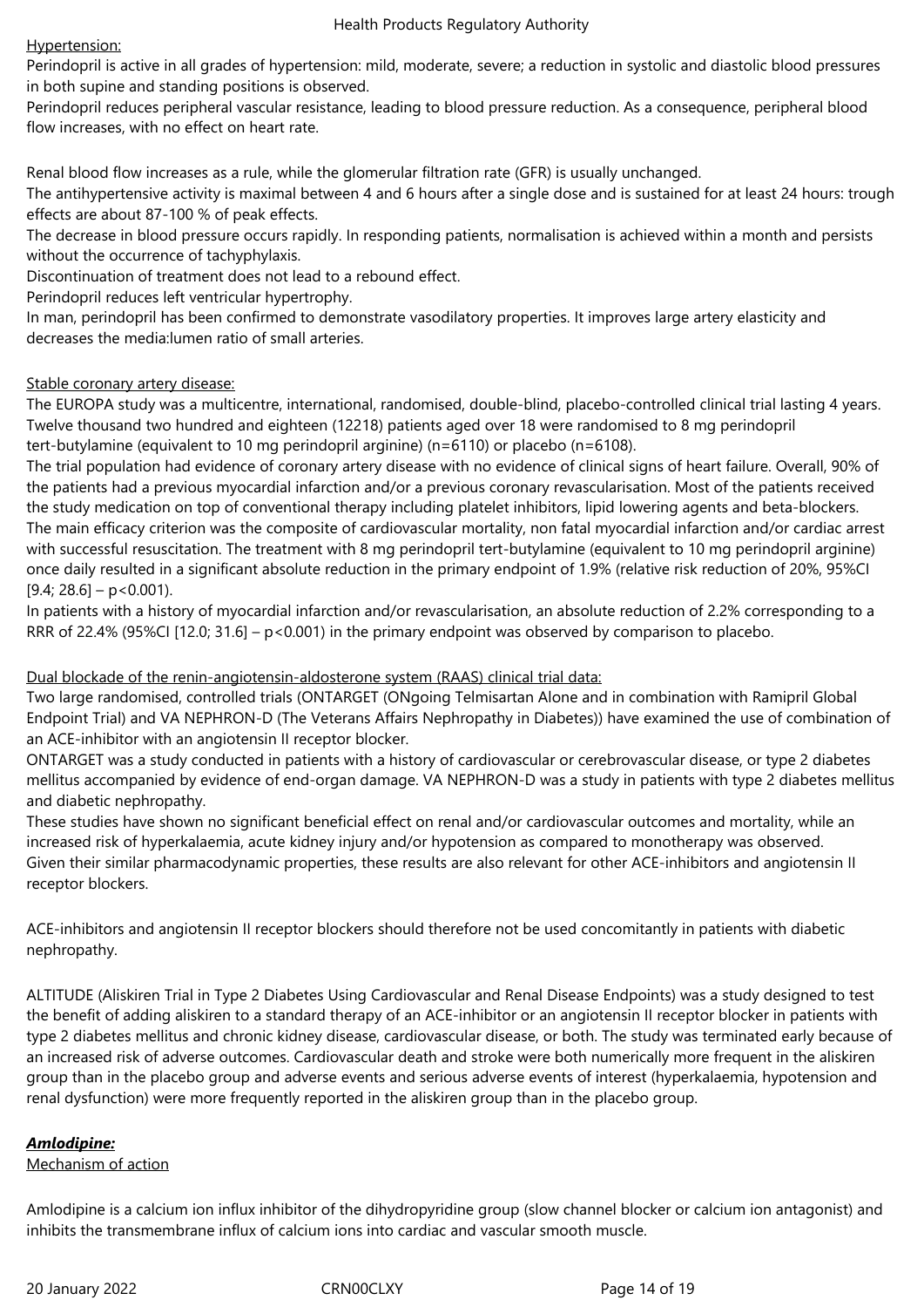The mechanism of the antihypertensive action of amlodipine is due to a direct relaxant effect on vascular smooth muscle. The precise mechanism by which amlodipine relieves angina has not been fully determined but amlodipine reduces total ischaemic burden by the following two actions:

- Amlodipine dilates peripheral arterioles and thus, reduces the total peripheral resistance (afterload) against which the heart works. Since the heart rate remains stable, this unloading of the heart reduces myocardial energy consumption and oxygen requirements.

- The mechanism of action of amlodipine also probably involves dilatation of the main coronary arteries and coronary arterioles, both in normal and ischaemic regions. This dilatation increases myocardial oxygen delivery in patients with coronary artery spasm (Prinzmetal's or variant angina).

#### Clinical efficacy and safety

In patients with hypertension, once daily dosing provides clinically significant reductions of blood pressure in both the supine and standing positions throughout the 24 hour interval. Due to the slow onset of action, acute hypotension is not a feature of amlodipine administration.

In patients with angina, once daily administration of amlodipine increases total exercise time, time to angina onset, and time to 1mm ST segment depression, and decreases both angina attack frequency and glyceryl trinitrate tablet consumption. Amlodipine has not been associated with any adverse metabolic effects or changes in plasma lipids and is suitable for use in patients with asthma, diabetes, and gout.

# Coronary artery disease (CAD):

The effectiveness of amlodipine in preventing clinical events in patients with coronary artery disease (CAD) has been evaluated in an independent, multi-center, randomized, double- blind, placebo-controlled study of 1997 patients; Comparison of Amlodipine vs. Enalapril to Limit Occurrences of Thrombosis (CAMELOT). Of these patients, 663 were treated with amlodipine 5-10 mg, 673 patients were treated with enalapril 10-20 mg, and 655 patients were treated with placebo, in addition to standard care of statins, beta-blockers, diuretics and aspirin, for 2 years. The key efficacy results are presented in Table 1. The results indicate that amlodipine treatment was associated with fewer hospitalizations for angina and revascularization procedures in patients with CAD.

| Table 1. Incidence of significant clinical outcomes for CAMELOT |            |                   |                        |                       |         |
|-----------------------------------------------------------------|------------|-------------------|------------------------|-----------------------|---------|
| Cardiovascular event rates, No. (%)                             |            |                   | Amlodipine vs. placebo |                       |         |
| <b>Outcomes</b>                                                 | Amlodipine | Placebo           | Enalapril              | Hazard Ratio (95% CI) | P Value |
| <b>Primary Endpoint</b>                                         |            |                   |                        |                       |         |
| Adverse cardiovascular events                                   | 110 (16.6) | <u>151 (23.1)</u> | 136 (20.2)             | $0.69(0.54 - 0.88)$   | .003    |
| <b>Individual Components</b>                                    |            |                   |                        |                       |         |
| Coronary revascularization                                      | 78 (11.8)  | 103(15.7)         | 95(14.1)               | $0.73(0.54-0.98)$     | .03     |
| Hospitalization for angina                                      | 51 (7.7)   | 84 (12.8)         | 86 (12.8)              | $0.58(0.41-0.82)$     | .002    |
| Nonfatal MI                                                     | 14(2.1)    | 19(2.9)           | 11(1.6)                | $0.73(0.37-1.46)$     | .37     |
| Stroke or TIA                                                   | 6(0.9)     | 12(1.8)           | 8(1.2)                 | $0.50(0.19-1.32)$     | .15     |
| Cardiovascular death                                            | 5(0.8)     | 2(0.3)            | 5(0.7)                 | 2.46 (0.48-12.7)      | .27     |
| Hospitalization for CHF                                         | 3(0.5)     | 5(0.8)            | 4(0.6)                 | $0.59(0.14 - 2.47)$   | .46     |
| Resuscitated cardiac arrest                                     | 0          | 4(0.6)            | 1(0.1)                 | ΝA                    | .04     |
| New-onset peripheral vascular disease                           | 5(0.8)     | 2(0.3)            | 8(1.2)                 | $2.6(0.50-13.4)$      | .24     |
|                                                                 |            |                   |                        |                       |         |
|                                                                 |            |                   |                        |                       |         |
|                                                                 |            |                   |                        |                       |         |
|                                                                 |            |                   |                        |                       |         |
|                                                                 |            |                   |                        |                       |         |

Abbreviations: CHF, congestive heart failure; CI, confidence interval; MI, myocardial infarction; TIA, transient ischemic attack.

# Heart failure:

Haemodynamic studies and exercise based controlled clinical trials in NYHA Class II-IV heart failure patients have shown that amlodipine did not lead to clinical deterioration as measured by exercise tolerance, left ventricular ejection fraction and clinical symptomatology.

A placebo controlled study (PRAISE) designed to evaluate patients in NYHA Class III-IV heart failure receiving digoxin, diuretics and ACE inhibitors has shown that amlodipine did not lead to an increase in risk of mortality or combined mortality and morbidity with heart failure.

20 January 2022 CRN00CLXY Page 15 of 19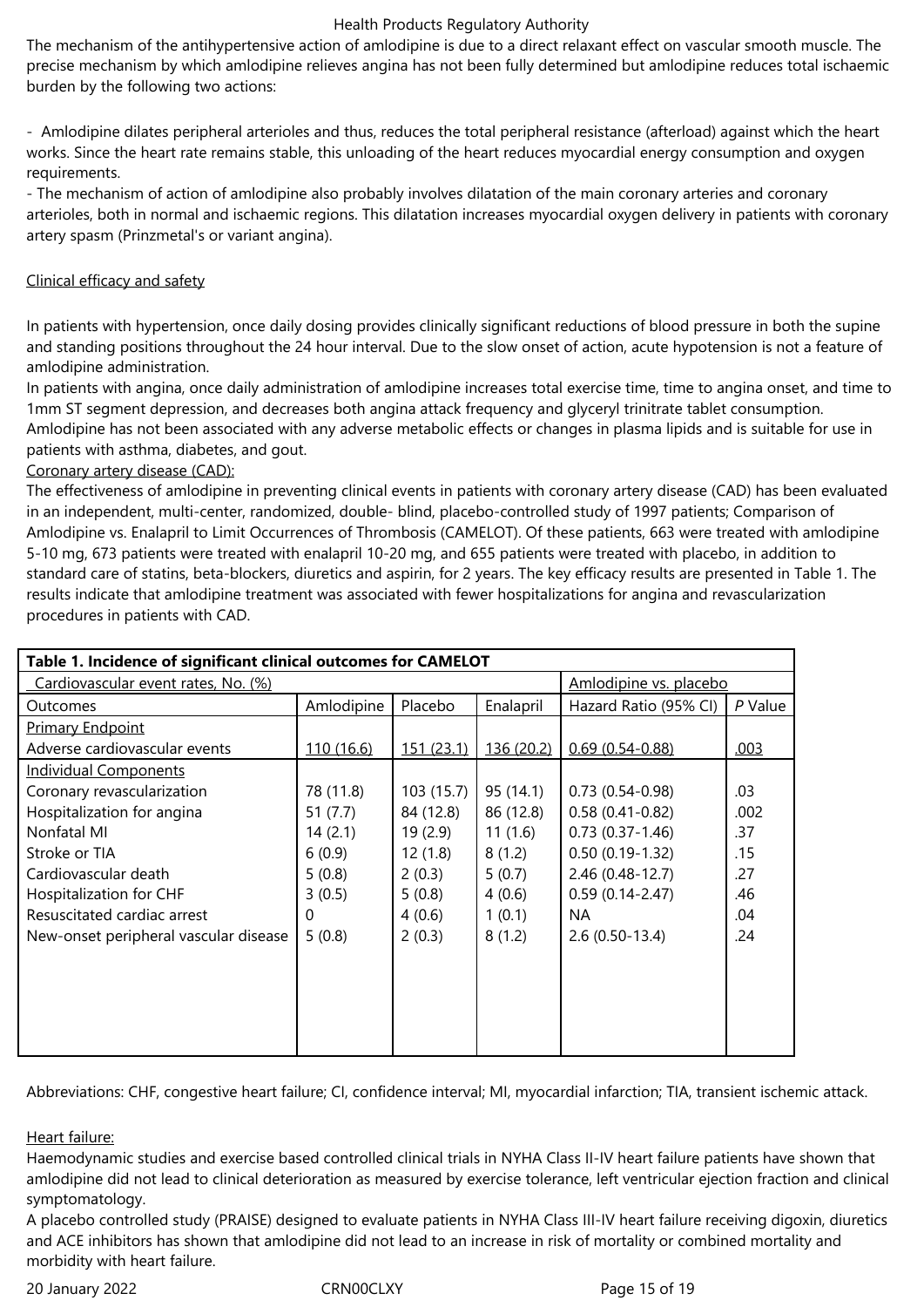digitalis, and diuretics, amlodipine had no effect on total cardiovascular mortality. In this same population amlodipine was associated with increased reports of pulmonary oedema.

# Treatment to prevent heart attack trial (ALLHAT):

A randomized double-blind morbidity-mortality study called the Antihypertensive and Lipid-Lowering Treatment to Prevent Heart Attack Trial (ALLHAT) was performed to compare newer drug therapies: amlodipine 2.5-10 mg/d (calcium channel blocker) or lisinopril 10-40 mg/d (ACE-inhibitor) as first-line therapies to that of the thiazide-diuretic, chlorthalidone 12.5-25 mg/d in mild to moderate hypertension.

A total of 33,357 hypertensive patients aged 55 or older were randomized and followed for a mean of 4.9 years. The patients had at least one additional CHD risk factor, including: previous myocardial infarction or stroke > 6 months prior to enrollment or documentation of other atherosclerotic CVD (overall 51.5%), type 2 diabetes (36.1%), HDL-C < 35 mg/dL (11.6%), left ventricular hypertrophy diagnosed by electrocardiogram or echocardiography (20.9%), current cigarette smoking (21.9%). The primary endpoint was a composite of fatal CHD or non-fatal myocardial infarction. There was no significant difference in the primary endpoint between amlodipine-based therapy and chlorthalidone-based therapy: RR 0.98 (95% CI(0.90-1.07) p=0.65). Among secondary endpoints, the incidence of heart failure (component of a composite combined cardiovascular endpoint) was significantly higher in the amlodipine group as compared to the chlorthalidone group (10.2% vs 7.7%, RR 1.38, (95% CI [1.25-1.52] p<0.001)). However, there was no significant difference in all-cause mortality between amlodipine-based therapy and chlorthalidone-based therapy, RR 0.96 (95% CI [0.89-1.02] p=0.20).

# **5.2 Pharmacokinetic properties**

The rate and extent of absorption of perindopril and amlodipine from Acerycal are not significantly different, respectively, from the rate and extent of absorption of perindopril and amlodipine from individual tablet formulations.

# *Perindopril*:

# **Absorption**

After oral administration, the absorption of perindopril is rapid and the peak concentration is achieved within 1 hour. The plasma half-life of perindopril is equal to 1 hour.

Perindopril is a prodrug. Twenty seven percent of the administered perindopril dose reaches the bloodstream as the active metabolite perindoprilat. In addition to active perindoprilat, perindopril yields five metabolites, all inactive. The peak plasma concentration of perindoprilat is achieved within 3 to 4 hours.

As ingestion of food decreases conversion to perindoprilat, hence bioavailability, perindopril arginine should be administered orally in a single daily dose in the morning before a meal.

It has been demonstrated a linear relationship between the dose of perindopril and its plasma exposure. Distribution

The volume of distribution is approximately 0.2 l/kg for unbound perindoprilat. Protein binding of perindoprilat to plasma proteins is 20%, principally to angiotensin converting enzyme, but is concentration-dependent. **Elimination** 

Perindoprilat is eliminated in the urine and the terminal half-life of the unbound fraction is approximately 17 hours, resulting in steady-state within 4 days.

# Elderly, Heart Failure, Renal Failure

Elimination of perindoprilat is decreased in the elderly, and also in patients with heart or renal failure (see section 4.2). Therefore, the usual medical follow-up will include frequent monitoring of creatinine and potassium.

# Hepatic impairment

Dialysis clearance of perindoprilat is equal to 70 ml/min.

Perindopril kinetics are modified in patients with cirrhosis: hepatic clearance of the parent molecule is reduced by half. However, the quantity of perindoprilat formed is not reduced and therefore no dosage adjustment is required (see sections 4.2 and 4.4).

#### *Amlodipine:*

# Absorption, distribution, plasma protein binding

After oral administration of therapeutic doses, amlodipine is well absorbed with peak blood levels between 6-12 hours post dose. Absolute bioavailability has been estimated to be between 64 and 80%. The volume of distribution is approximately 21 l/kg. *In vitro* studies have shown that approximately 97.5% of circulating amlodipine is bound to plasma proteins. The bioavailability of amlodipine is not affected by food intake.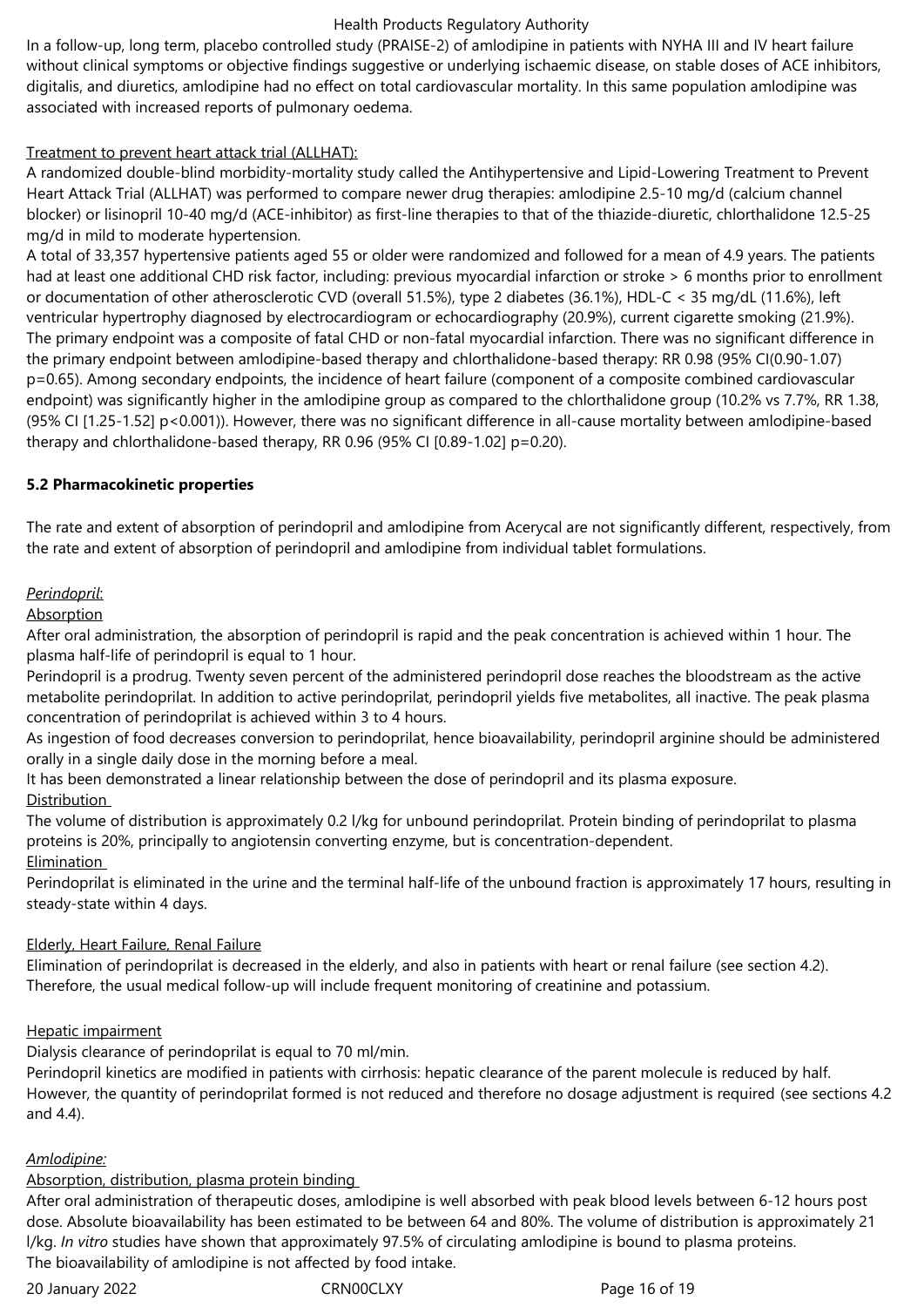# Biotransformation/Elimination

The terminal plasma elimination half-life is about 35-50 hours and is consistent with once daily dosing. Amlodipine is extensively metabolised by the liver to inactive metabolites with 10% of the parent compound and 60% of metabolites excreted in the urine.

#### Elderly

The time to reach peak plasma concentrations of amlodipine is similar in elderly and younger subjects. Amlodipine clearance tends to be decreased with resulting increases in AUC and elimination half-life in elderly patients. Increases in AUC and elimination half-life in patients with congestive heart failure were as expected for the patient age group studied.

#### Hepatic impairement:

Very limited clinical data are available regarding amlodipine administration in patients with hepatic impairment. Patients with hepatic insufficiency have decreased clearance of amlodipine resulting in a longer half-life and an increase in AUC of approximately 40-60%.

# **5.3 Preclinical safety data**

# *Perindopril:*

In the chronic oral toxicity studies (rats and monkeys), the target organ is the kidney, with reversible damage. No mutagenicity has been observed in *in vitro* or *in vivo* studies.

Reproduction toxicology studies (rats, mice, rabbits and monkeys) showed no sign of embryotoxicity or teratogenicity. However, angiotensin converting enzyme inhibitors, as a class, have been shown to induce adverse effects on late fetal development, resulting in fetal death and congenital effects in rodents and rabbits: renal lesions and an increase in peri- and postnatal mortality have been observed. Fertility was not impaired either in male or in female rats.

No carcinogenicity has been observed in long term studies in rats and mice.

# *Amlodipine:*

Reproductive toxicology

Reproductive studies in rats and mice have shown delayed date of delivery, prolonged duration of labour and decreased pup survival at dosages approximately 50 times greater than the maximum recommended dosage for humans based on mg/kg. Impairment of fertility

There was no effect on the fertility of rats treated with amlodipine (males for 64 days and females 14 days prior to mating) at doses up to 10 mg/kg/day (8 times\* the maximum recommended human dose of 10 mg on a mg/m2 basis). In another rat study in which male rats were treated with amlodipine besilate for 30 days at a dose comparable with the human dose based on mg/kg, decreased plasma follicle-stimulating hormone and testosterone were found as well as decreases in sperm density and in the number of mature spermatids and Sertoli cells.

Carcinogenesis, mutagenesis

Rats and mice treated with amlodipine in the diet for two years, at concentrations calculated to provide daily dosage levels of 0.5, 1.25, and 2.5 mg/kg/day showed no evidence of carcinogenicity. The highest dose (for mice, similar to, and for rats twice\* the maximum recommended clinical dose of 10 mg on a mg/m2 basis) was close to the maximum tolerated dose for mice but not for rats.

Mutagenicity studies revealed no drug related effects at either the gene or chromosome levels.

\* Based on patient weight of 50 kg

# **6 PHARMACEUTICAL PARTICULARS**

#### **6.1 List of excipients**

Lactose monohydrate Cellulose, microcrystalline (E460) Silica, colloidal anhydrous (E551) Magnesium stearate (E470B)

#### **6.2 Incompatibilities**

Not applicable.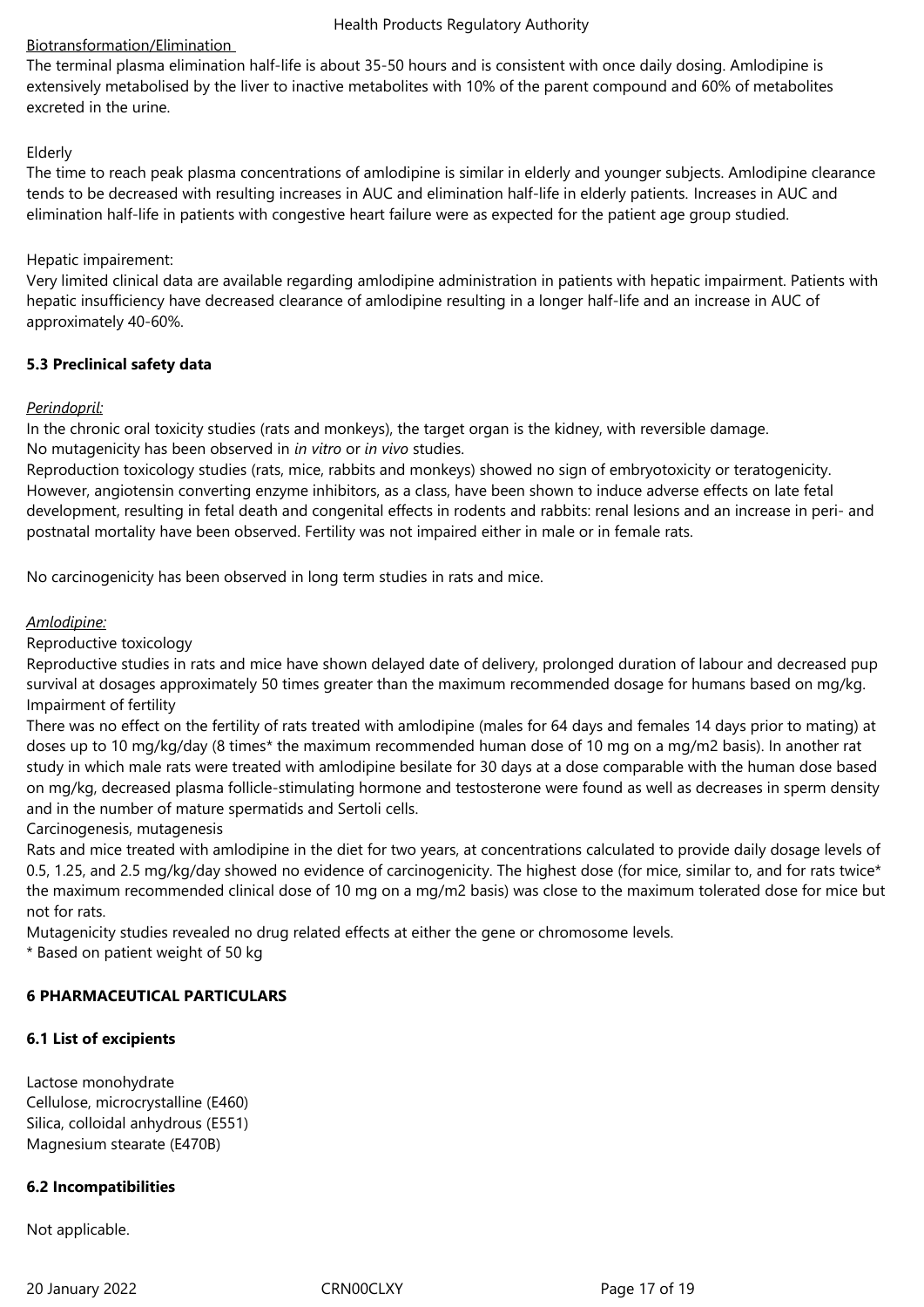# **6.3 Shelf life**

3 years